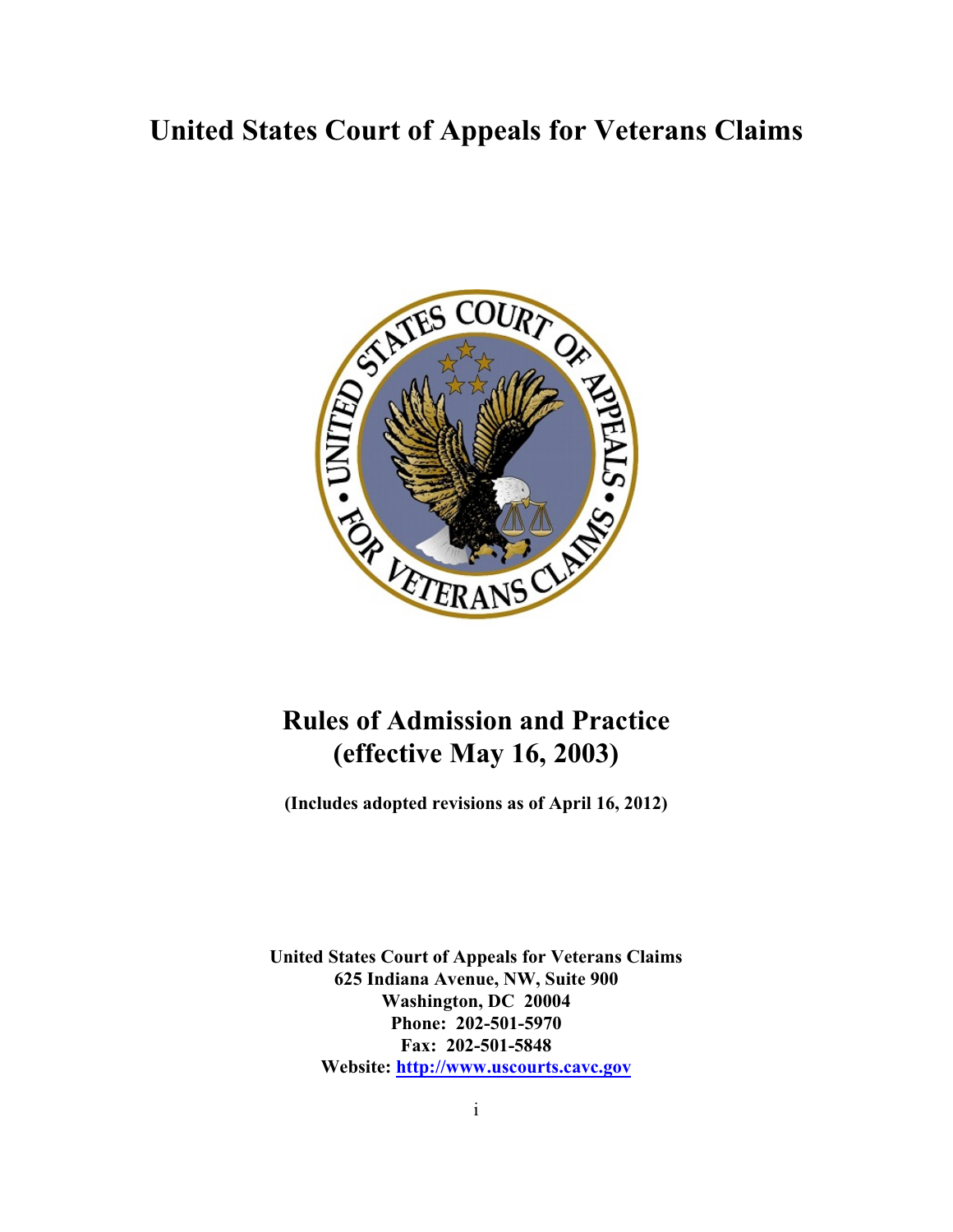## **RULES OF ADMISSION AND PRACTICE**

(effective May 16, 2003; edited April 16, 2012)

## **Table of Contents**

| (f)                                        |
|--------------------------------------------|
|                                            |
|                                            |
|                                            |
|                                            |
|                                            |
|                                            |
|                                            |
|                                            |
|                                            |
| RULE 4. STANDARDS FOR PROFESSIONAL CONDUCT |
|                                            |
|                                            |
|                                            |
|                                            |
|                                            |
|                                            |
|                                            |
|                                            |
|                                            |
|                                            |
|                                            |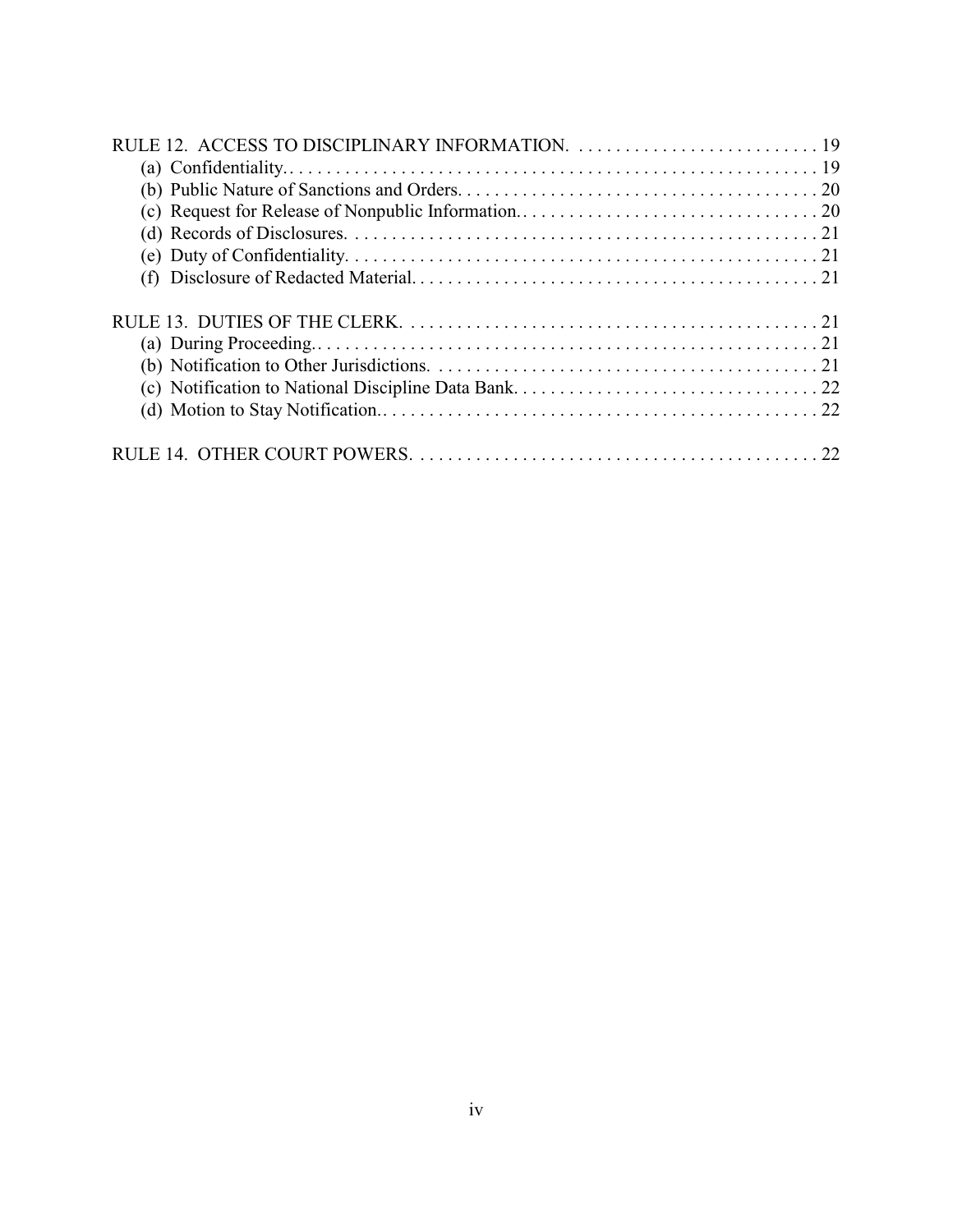#### **RULE 1. DEFINITIONS AND MISCELLANEOUS**

When used in these rules the following terms shall have the following meaning:

- **(a) Applicant.** The term "applicant"means a person applying for admission or a former practitioner applying for reinstatement after having been suspended or disbarred.
- **(b) Committee**. The term "Committee" means the Court's Committee on Admission and Practice as provided for in Rule 2.
- **(c) The Panel.** Generally, the term "the Panel" means a panel of three judges of the Court. The judges on a panel will be (1) those chosen at random by the Clerk, or (2) a standing panel if the Court decides to establish such a panel on a rotating or permanent basis. When a judge on such a panel is not available to continue to serve as a judge in a particular matter, the Clerk will replace that judge with another judge, selected at random from the Court.
- **(d) Mail.** The terms "mail", "mailed", and "mailing" mean to send by certified mail (return-receiptrequested) via the U.S. Postal Service to the address most recently provided to the Court by a practitioner.
- **(e) Practitioner.** The term "practitioner"means an attorney or non-attorneywho has been admitted to practice under Rule 46(a) or (b) or permitted to appear under Rule 46(c) of the Court's Rules of Practice and Procedure.
- **(f) Practitioner Concerned.** The term "practitioner concerned" means a practitioner who is being considered for admission or discipline under these rules. In Court orders regarding disciplinary proceedings under these rules, the practitioner concerned is referred to as "the respondent".

## **RULE 2. COMMITTEE ON ADMISSION AND PRACTICE**

## **(a) Appointment.**

(1) The Chief Judge, with the concurrence of the Court, shall appoint members of the Court's bar to serve as members of the Committee on Admission and Practice, and designate one member as the Chair. The number of members on the Committee shall be determined by the Chief Judge in consultation with (concurrence not required) the Court. The Committee shall perform its duties in panels of three members. The members of each panel shall be selected by the Clerk at random. Any member selected at random may, for justifiable reason as determined by the Committee Chair, decide not to serve as a member of a particular panel. The Clerk shall select at random a replacement for that panel member. The Committee Chair shall appoint a chair for each panel.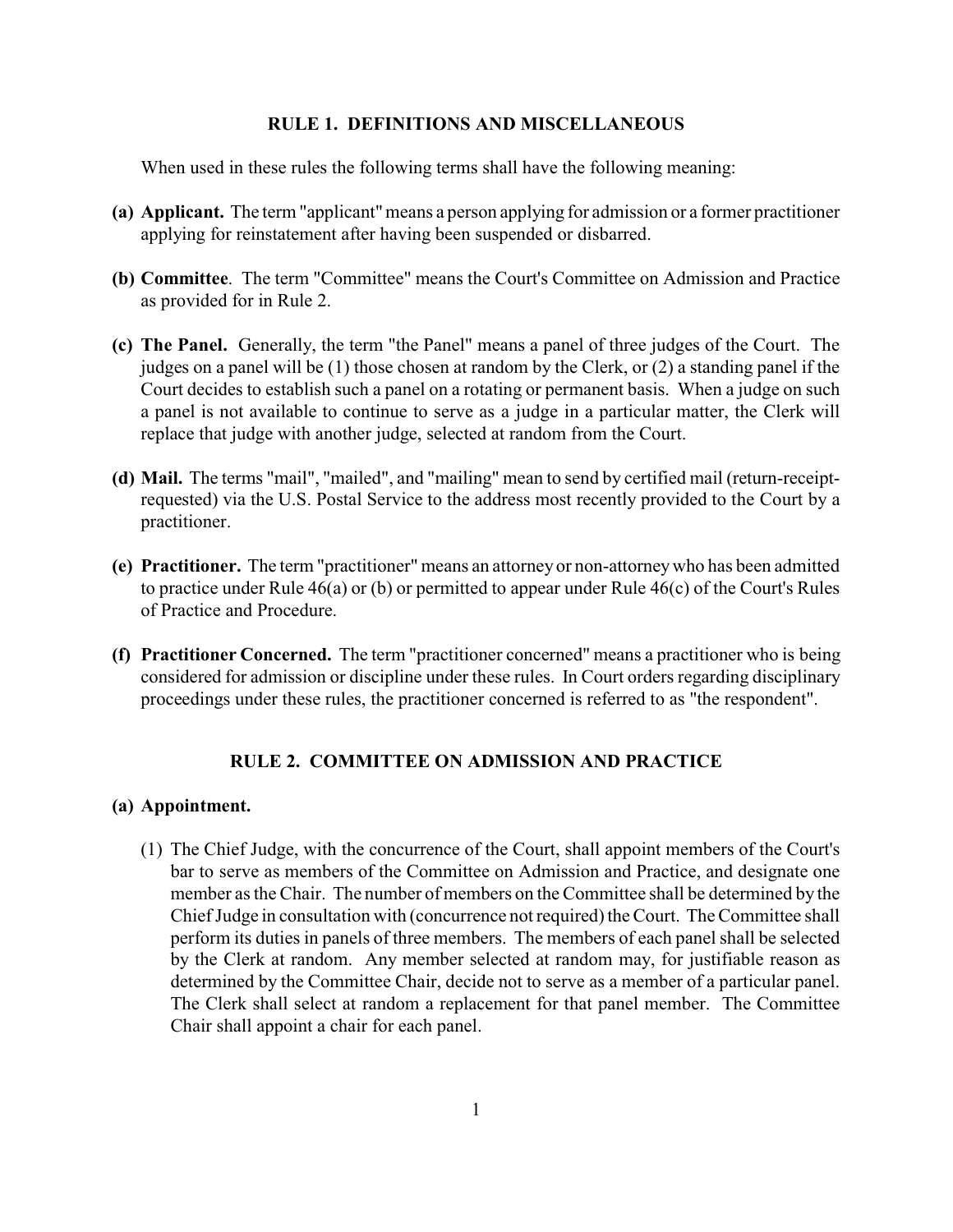- (2) Each member is appointed for a term of three years, except that the term of a member continued under subsection (a)(1) shall expire on the date previously established for that member, and that member may be reappointed to one additional consecutive term without regard to prior service on the Committee or under the predecessor version of these rules. A member (other than a holdover member as provided for in the preceding sentence) may be reappointed to an additional consecutive term in connection with an appointment that has not already been preceded by an additional consecutive term. There is no limit on the number of nonconsecutive terms to which any member may be appointed.
- (3) A member may serve until a successor has been appointed. If a member holds over after his or her term expires, the holdover period shall be part of the successor's term.
- (4) A member of the Committee may resign from the Committee, or the Chief Judge, with the concurrence of the Court, may, due to disability or other good cause, revoke an appointment at any time; the successor appointed will serve the unexpired term of his or her predecessor.
- (5) Time served as a successor to a member of the Committee whose position became available due to death, disability, or resignation, will not be considered a "term" for the purposes of this Rule.
- (6) If, in any case referred to the Committee, the Chair recuses him or herself, the next senior unrecused member (by longevity) will assume the responsibilities of Chair for that case only. If both members have equal service, the Chair, when announcing his or her recusal, will designate, at his or her sole discretion, one unrecused member to act as Chair.
- (7) If, in any case referred to the Committee, a member of the Committee recuses himself or herself, the Chief Judge, with the concurrence of the Court, will appoint a member of the Court's bar to serve on the Committee for that case only. In the event that all three members of the Committee recuse themselves, the Chief Judge, with the concurrence of the Court, will appoint three members of the Court's bar, and designate one of those members as Chair, to serve on the Committee for that case only.
- **(b) Referral.** Except when, in connection with a subsequent provision of these rules, the Chief Judge or the Panel determines that a matter will be closed and no action taken or when the practitioner concerned concedes the charges and agrees that the matter need not be referred to the Committee, the Panel will refer matters arising under these rules to the Committee for appropriate investigation, possible hearing, and a report when:
	- (1) Essential facts are in dispute; or
	- $(2)$  there is a question whether the evidence initially submitted is sufficient to support a decision; or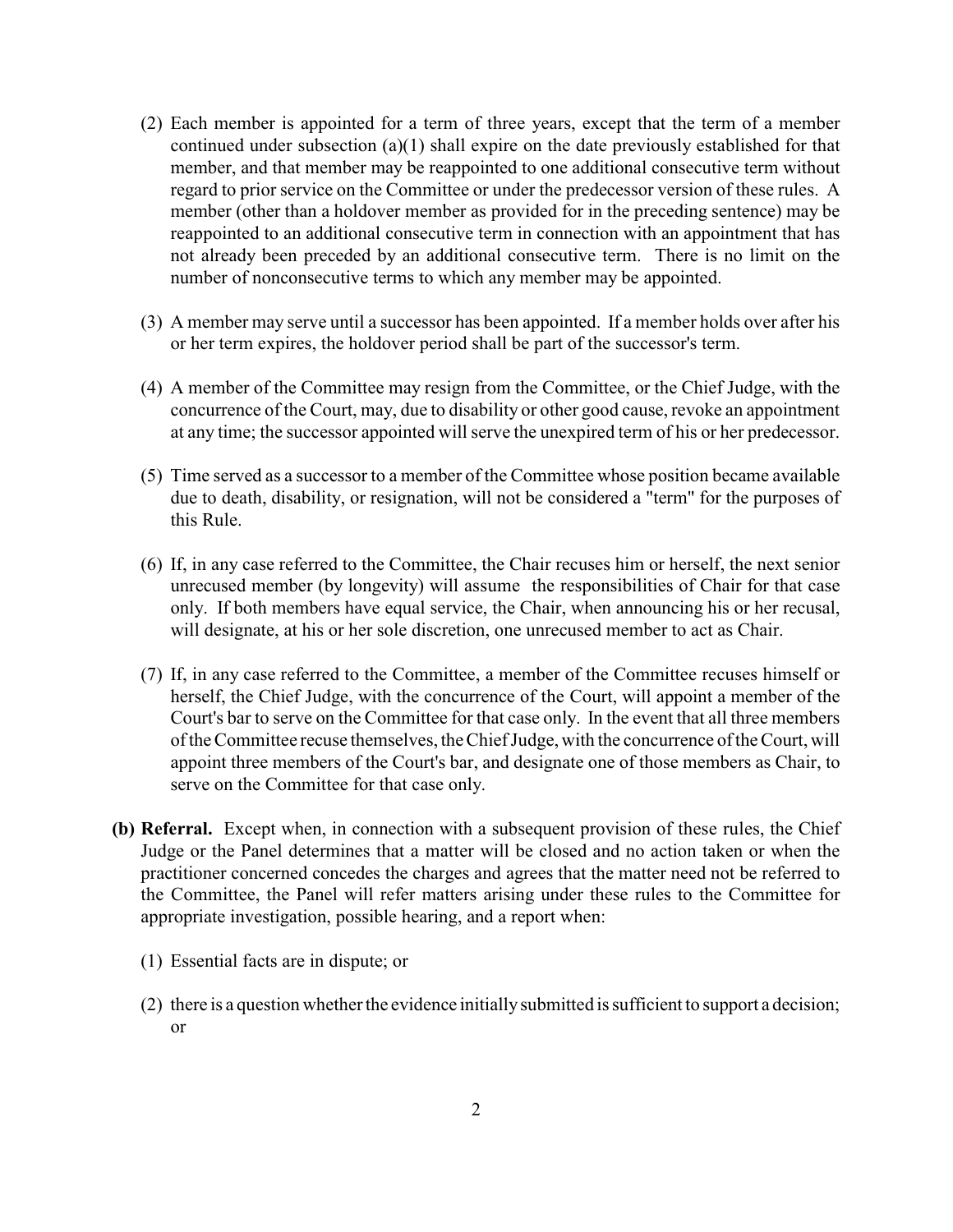- (3) another matter concerning the same person is pending before the Committee; or
- (4) the Panel concludes that the views of the Committee would materially assist the Court in deciding the matter.

The Panel may refer any other matter arising under these rules to the Committee for any other purpose relating to these rules that the Panel considers appropriate.

## **(c) Action by the Committee**.

- (1) After receiving a matter referred by the Panel, the Committee will mail notice to the practitioner concerned regarding the adverse matter(s) and of the rights specified in subsection (d) below.
- (2) The Committee mayhold a hearing even though the practitioner concerned has not requested one. At any hearing before the Committee, the Committee may call witnesses to testify.
- (3) The Committee will investigate the matter and submit its report to the Court as soon as practicable. Its investigation will include the gathering of such additional evidence as it considers appropriate to fulfill its responsibilities. The report of the Committee will include findings of fact, conclusions of law (if appropriate), and a recommendation (with supporting reasons) as to what action the Court should take. In the investigation of applicants or of practitioner misconduct, the Committee must consider and discuss in its report, but is not bound by, the American Bar Association Standards for Imposing Lawyer Sanctions. Any evidence gathered by the Committee will be attached as an appendix or appendices to its report.
- **(d) General Rights of the Practitioner Concerned.** The practitioner concerned is entitled to the following as applicable:
	- (1) To submit, not later than 30 days after the date of the notice provided pursuant to subsection (c)(1) above, unless that time is extended by the Chair for good cause, a response to any matter(s) referred to the Committee; and
	- (2) on request, to receive from the Court copies of Court docket sheets; any grievance filed by a member of the public with the Clerk against the practitioner concerned; all evidence presented to the Court or the Committee; and any documents submitted to the Court, as well as any public documents issued by the Court, during litigation of a matter that is related to the matter(s) referred to the Committee; and
	- (3) to a hearing if, not later than 30 days after the date of the notice referred to in subsection (c)(1) above, a written request is received by the Clerk, who will promptly forward such request to the Chair of the Committee; and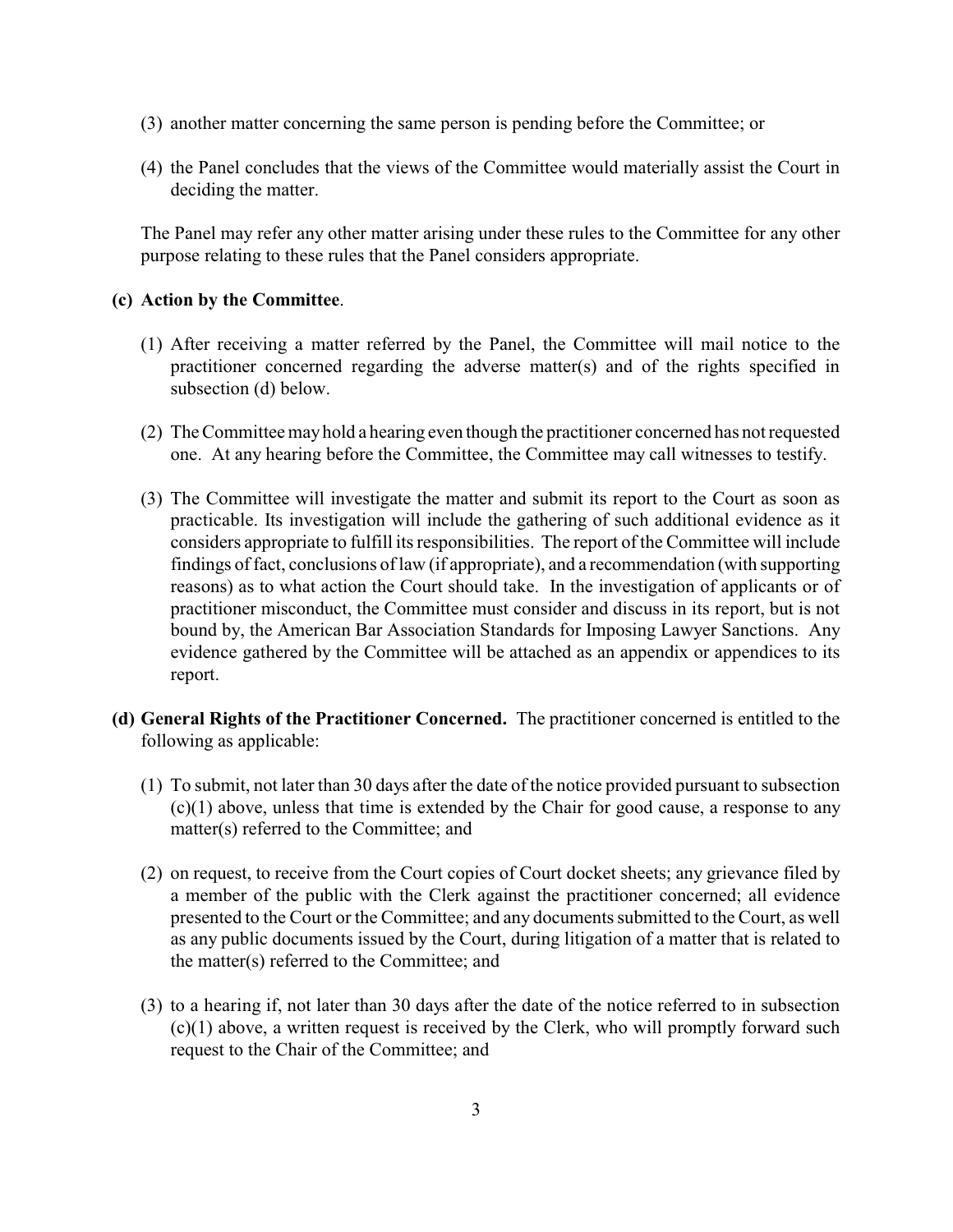- (4) to be represented by counsel retained by him or her; and
- (5) to present evidence or submit anyrelevant information, including the testimonyofwitnesses; and
- (6) to receive from the Clerk, for a fee established by the Court's schedule of fees, a copy of the audiotape and transcript of any hearing that is held; and
- (7) to receive from the Committee a copy of any report prepared by the Committee and of any evidence gathered by the Committee; and
- (8) to file with the Clerk (in an envelope marked "CONFIDENTIAL") a rebuttal to the Committee's report ["report rebuttal"] not later than 30 days after the date that the report is received by him or her.

## **(e) Hearings.**

- (1) On its own initiative, the Committee may conduct a hearing into any matter referred to it, and, at the request of the practitioner concerned or by order of the Court, the Committee will conduct a hearing at an appropriate stage in the proceeding before it. In a case where the practitioner concerned has requested a hearing, a hearing must be conducted before the submission by the Committee of a report to the Court.
- (2) All hearings are conducted in private, either in person at the Court's location (or some other location designated by the Chair with the approval of the Chief Judge) or by telephone, at the option of the practitioner concerned. Testimony must be under oath or affirmation and is subject to cross-examination by the applicant or practitioner concerned or the Committee, as appropriate. The Clerk will make arrangements for an audiotape and transcript of the hearing to be made at the expense of the Court. The Chair of the Committee is empowered on behalf of the Court to administer oaths at hearings held pursuant to this Rule.
- (3) In the event that the Committee believes that it is necessary to compel the testimony of a witness, the Committee will apply to the Chief Judge for the issuance of a subpoena pursuant to 38 U.S.C. § 7265(b).
- (4) Any hearing will be kept confidential and will not be attended by Court personnel except where necessary for the purposes of security. Any audiotape or transcript made pursuant to this Rule will not be prepared by Court personnel. Any audiotape or transcript of such hearing will be maintained by the Clerk as the Court's liaison with the Committee, and will not be available to any other Court personnel prior to the submission of the Committee's report.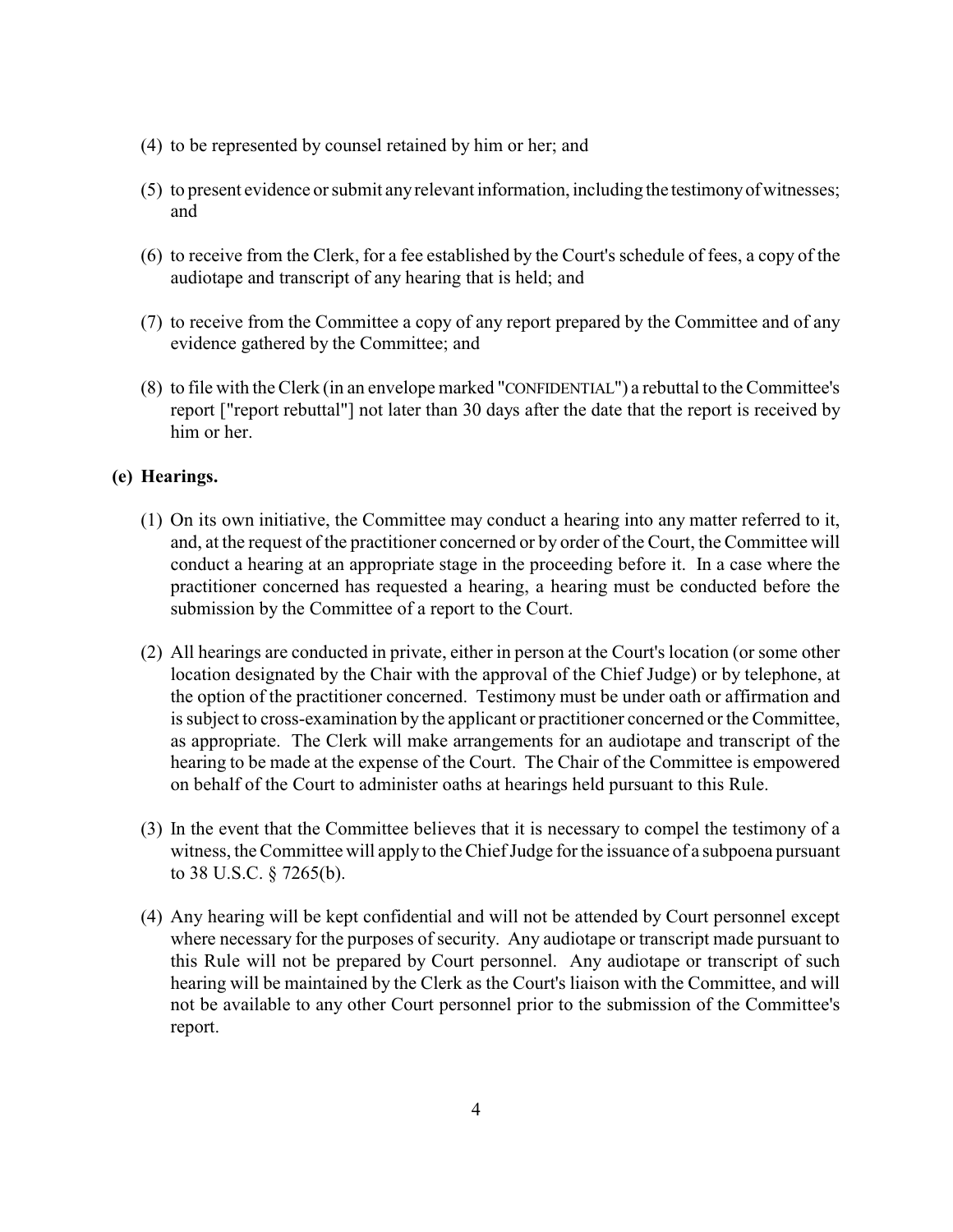- **(f) Cooperation with Committee.** It is the duty of the applicant or the practitioner concerned or his or her counsel to cooperate with the Committee. In the event of a failure of such cooperation, the Committee may include in its report to the Court any recommendation that it considers appropriate for the imposition of discipline for such failure.
- **(g) Report and Rebuttal.** The Committee will mail to the practitioner concerned a copy of its report, with a notification that the practitioner concerned may submit, in accordance with subsection (d)(8) above and not later than 30 days after the date that the report is received by the practitioner concerned, a report rebuttal.
- **(h) Confidentiality.** Except to the extent reasonably necessary to carry out its responsibilities and unless otherwise ordered by the Court, the Committee will treat in confidence all information relating to the referral of any matter to it.
- **(i) Expenses of Committee**. The Court will make available to the Committee appropriate funds to cover the expenses of its operation in accordance with these rules. *See* 38 U.S.C. § 7285(b).

## **RULE 3. ADMISSION**

- **(a) Admission**. Admission to practice before the Court is governed byRule 46 of the Court's Rules of Practice and Procedure, as supplemented by these rules.
- **(b) Contested Admissions**. The Clerk will refer to the Chief Judge any application for admission to practice when it appears that the applicant may not be qualified under Rule 46(a) or (b) of the Court's Rules of Practice and Procedure.
	- (1) If the Chief Judge determines that the matter raised is not disqualifying, the Chief Judge will direct the Clerk to grant admission; otherwise, the Clerk will be directed to docket the matter and refer it to a Panel.
	- (2) The Panel will:
		- (A) Direct the Clerk to grant admission; or
		- (B) issue an order directing the applicant to show cause why the application should not be denied; or
		- (C) refer the matter to the Committee for action in accordance with the procedures established in Rule 2, and, after receiving the Committee's report, grant or deny the application or re-refer the matter to the Committee for action in accordance with the procedures established in Rule 2.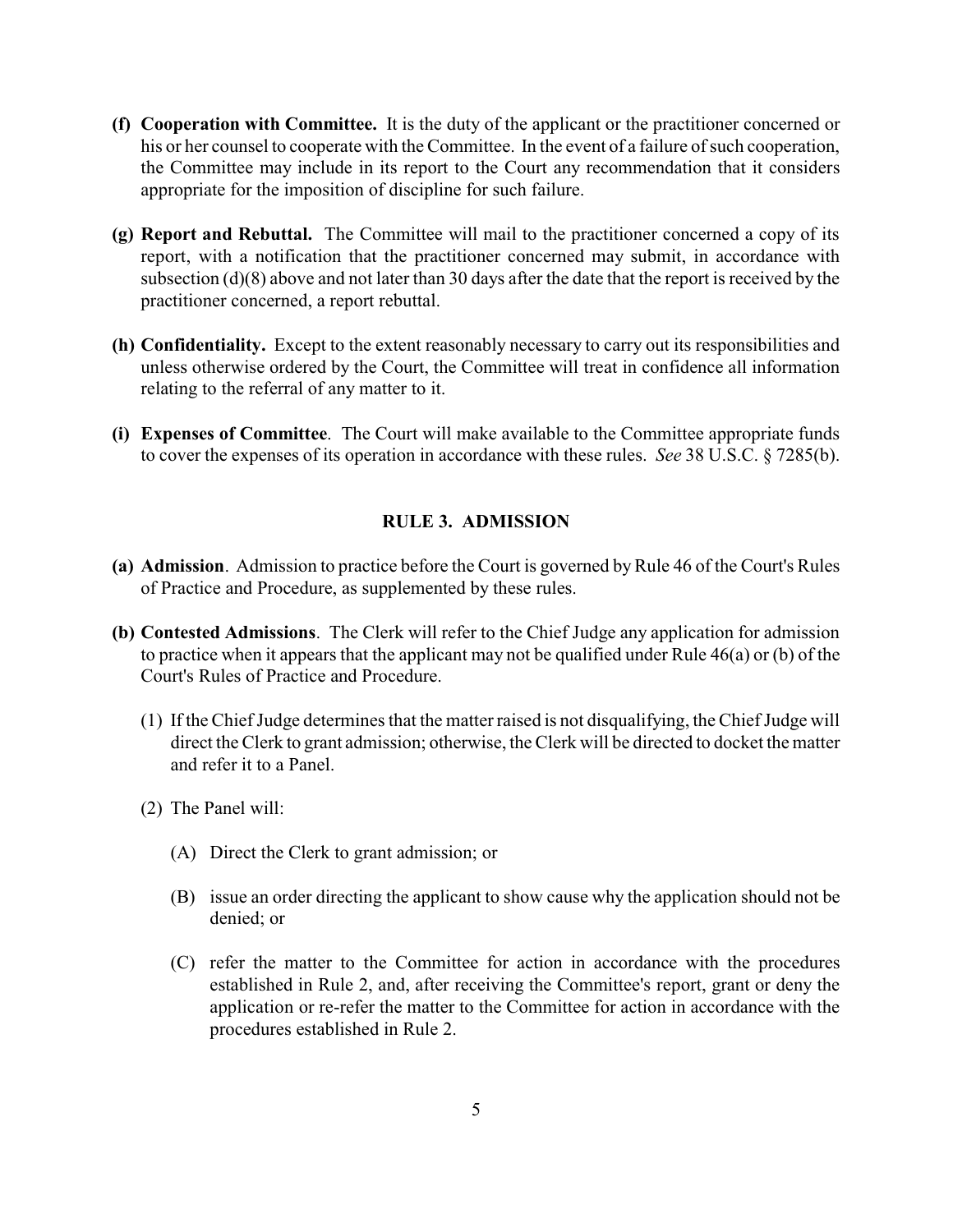**(c) Burden of Proof and Applicant Cooperation.** The applicant shall have the burden of establishing, by a preponderance of the evidence, that he or she has the character and qualifications necessary for admission and must cooperate with the Court and the Committee in their consideration of the application.

## **RULE 4. STANDARDS FOR PROFESSIONAL CONDUCT AND DUTIES OF PRACTITIONERS**

- **(a) Discipline.** Unless otherwise provided by specific rule of the Court, the disciplinary standard for practice is the Model Rules of Professional Conduct adopted by the American Bar Association on August 2, 1983, as amended.
- **(b) Professional Misconduct.** A practitioner is subject to the Court's disciplinary authority for professional misconduct.
	- (1) Professional misconduct means:
		- (A) an act or omission that violates the Court's disciplinary standard or any other disciplinary rules applicable to the practitioner; or
		- (B) an act or omission that resulted in discipline by another jurisdiction at any time after the practitioner's admission to practice before the Court.
	- (2) Professional misconduct may also mean a failure to comply with any rule of the Court.

#### **(c) Duties of Practitioners.**

- (1) A practitioner must, not later than ten days after the occurrence, provide written notification to the Clerk, to all clients presently represented before the Court, and to all adverse parties in those cases of any of the following actions regarding that practitioner:
	- (A) Public discipline for professional misconduct; or
	- (B) indictment of or other equivalent formal charge with a serious crime (as defined in Rule  $7(b)(3)$ ; or
	- (C) conviction of a serious crime (as defined in Rule  $7(b)(3)$ ); or
	- (D) disbarment on consent; or
	- (E) resignation from the bar of any court while an investigation into an allegation of misconduct is pending; or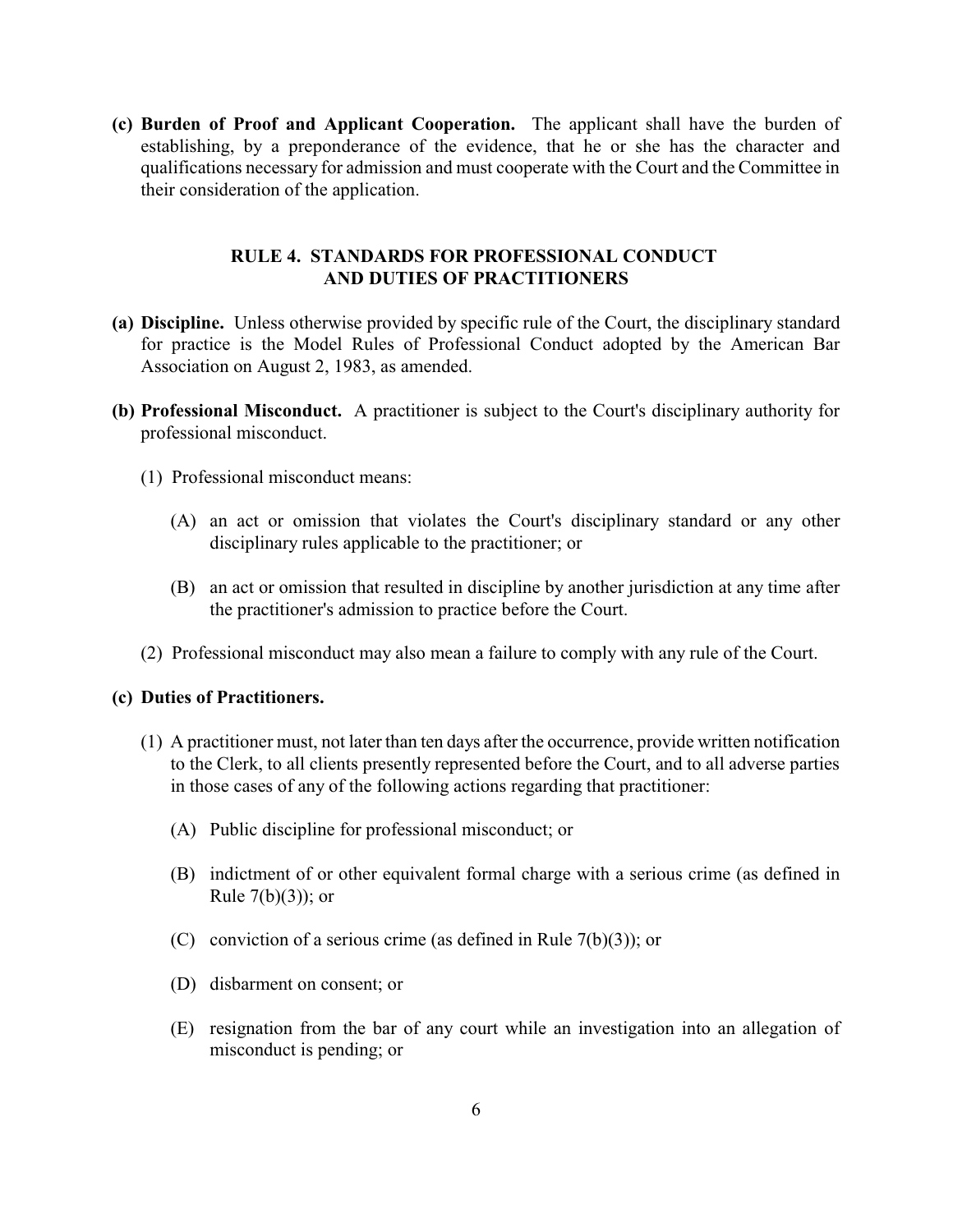- (F) in the case of a non-attorney practitioner, loss of sponsorship, *see* Rule 1(e), above.
- (2) A practitioner before the Court must promptly provide written notification to the Clerk of any change of address. *See* Rule 1(d) above.

#### **RULE 5. TYPES AND IMPOSITION OF DISCIPLINE**

- **(a) Discipline for Misconduct**. Discipline imposed under these rules for practitioner misconduct may consist of disbarment (or revocation of admission to practice in the case of a non-attorney practitioner), suspension from practice before the Court, monetary sanction (including fines), public reprimand, private admonition (in the form of an unpublished (and nonpublic) order), or any other discipline that the Court considers appropriate. The Court may condition the termination of a period of suspension, a reinstatement, or the forbearance of the imposition of any or a greater disciplinary action on the commission or omission of a particular act or acts by the practitioner concerned, including:
	- (1) Participation in continuing legal education, personal, drug or alcohol counseling, or any other appropriate program; or
	- (2) the payment of all or part of the costs of the proceedings that led to the imposition of discipline; or
	- (3) partial or complete restitution to parties harmed bythe misconduct that led to the disciplinary action.
- **(b) Presumption of Disbarment.** Disbarment is presumed appropriate for a practitioner convicted of a serious crime who has been afforded the benefit of the procedures set forth in Rule 7.
- **(c) Reciprocal Discipline.** When the Court orders that discipline be imposed in accordance with Rule 7, such discipline will generally run concurrently with the discipline on which the reciprocal action is based.
- **(d) Reconsideration or Review.** If the Court decides to impose discipline, it will first advise the practitioner concerned of that determination in an unpublished (and nonpublic) order. The practitioner may, not later than 21 days after the date of the order, file a motion for reconsideration or a single motion for reconsideration and, if reconsideration is denied, for en banc review. Any such motion must identify, with reasonable specificity, the alleged error(s) requiring reconsideration or review. The unpublished order provided for in this subsection shall specify the rights to reconsideration or review provided in this subsection. Action on the motion shall precede the imposition of any discipline.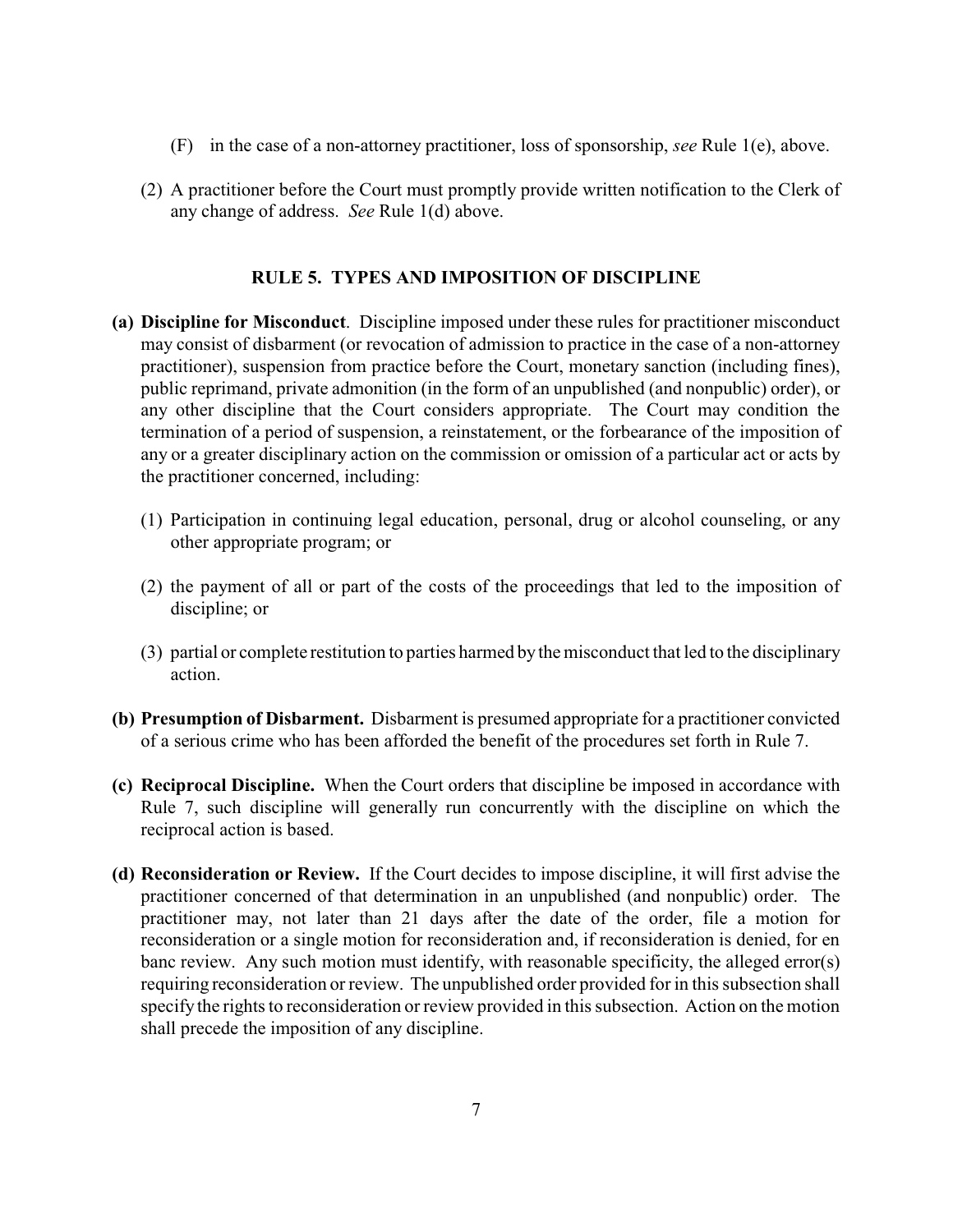- **(e) Effectuation of Discipline.** All discipline ordered by the Court will be accomplished by a panel or en banc order effective on the date prescribed in the order and final as of the date of the order. See also Rule 13(d).
- **(f) Nondisciplinary Suspension.** A temporary nondisciplinary suspension imposed under these rules is not considered to be a disciplinary action.

## **RULE 6. ACCUSATIONS OF PROFESSIONAL MISCONDUCT**

**(a) Role of the Chief Judge and the Clerk.** Any person, including the Clerk, or any judge, panel of judges, or entitymayfile with the office of the Clerk an accusation of professional misconduct (called a grievance). After receiving such a grievance, the Clerk will assign a nonpublic docket number to the matter. The Clerk will refer the matter to the Chief Judge, except that if the grievance is filed by a judge or judges of the Court, the Clerk will issue an order referring the grievance to the Panel for consideration. If the Chief Judge determines that the grievance does not have prima facie validity, the matter will be closed and the Chief Judge will direct the Clerk to return the grievance to the filing party with notice of that finding. If the Chief Judge determines that the grievance has prima facie validity, the Chief Judge will instruct the Clerk to refer the matter to a Panel and the Clerk will issue an order doing so. If the grievance is filed by a judge or judges of the Court, that judge or those judges will not be included in the panel to which the matter is referred. The Clerk will mail a copy of any referral order to the practitioner concerned (along with copies of these rules and of any grievance filed by a member of the public).

## **(b) Action by the Panel.**

- (1) The Panel will:
	- (A) Determine that the actions described would not constitute misconduct if true, or that the matter is not within the Court's disciplinary authority, and direct the Clerk to return the grievance to the filing party with notice of that finding; or
	- (B) issue an order to show cause why the grievance should not be referred to the Committee for action under Rule 2.
- (2) If the Panel has issued an order to show cause under paragraph  $(1)(B)$  and a response thereto ["show-cause response"] has been received or the time for filing a show-cause response has expired, the Panel will:
	- (A) Dismiss the grievance as unfounded or unsupported by sufficient evidence; or
	- (B) if the grievance is not contested, issue an order to show cause why a specific discipline should not be imposed by the Court; or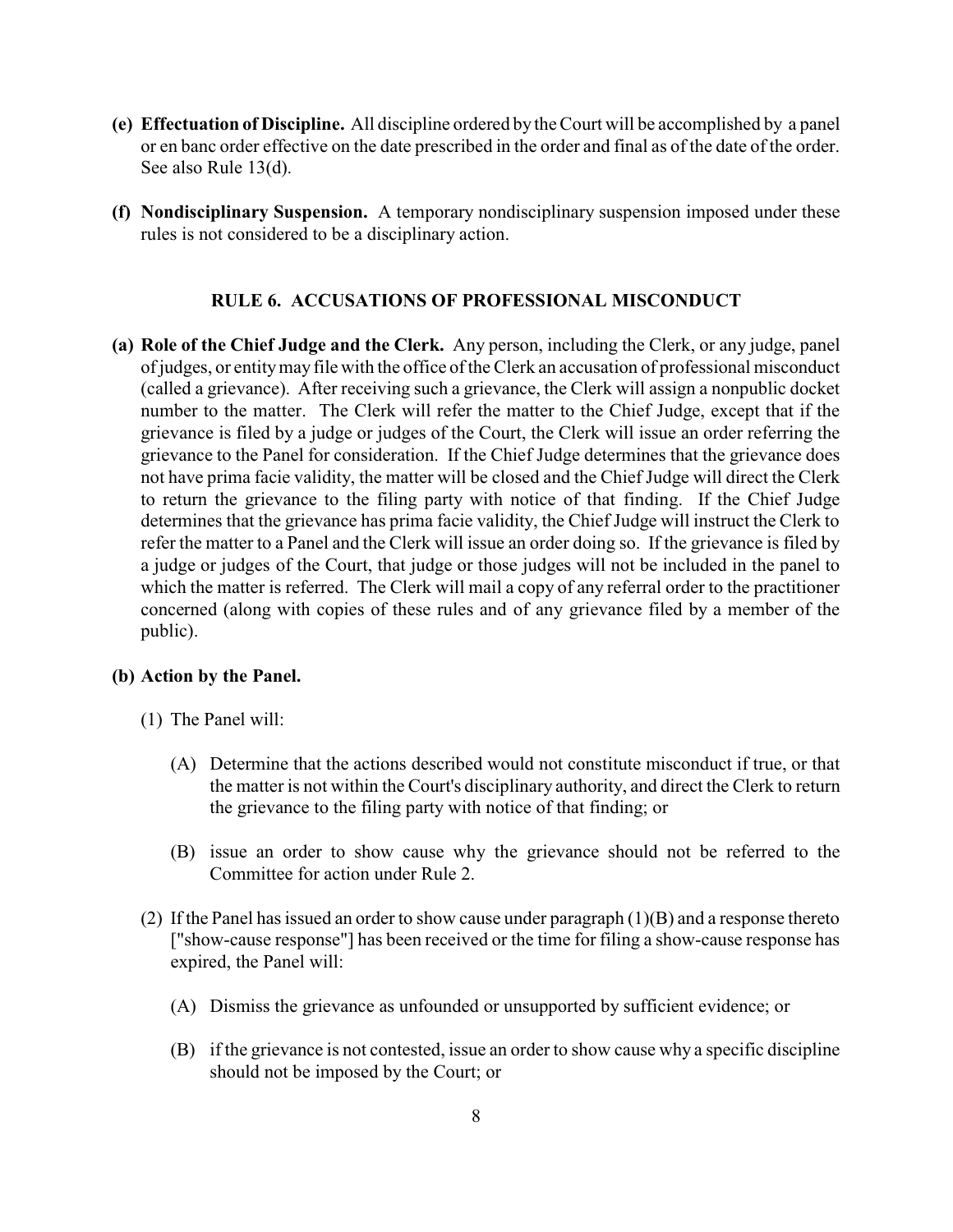- (C) refer the grievance to the Committee for action under Rule 2.
- (3) If a show-cause order is issued under paragraph (2)(B) above or subparagraph (D) below, or if a Committee report is received, and after a show-cause response or a report rebuttal has been received or after the time for receiving such a response or rebuttal has expired, the Panel will:
	- (A) Dismiss the grievance as unfounded or unsupported by sufficient evidence; or
	- (B) in a case where a show-cause order has been issued under paragraph (2)(B) above or under subparagraph (D) below, impose the discipline identified in the show-cause order or impose a lesser discipline; or
	- (C) in a case where a show-cause order has not been issued under paragraph (2)(B) above or under subparagraph (D) below, impose the discipline recommended by the Committee or impose a lesser discipline; or
	- (D) in a case where the Panel believes that it may be appropriate to impose a discipline greater than that recommended by the Committee or identified in a previous showcause order, or in a case where the Panel has not yet issued any show-cause order as to the imposition of a specific discipline, issue an order to show cause why a specific discipline should not be imposed by the Court and, after a show-cause response has been received or after the time for receiving a show-cause response has expired –
		- (i) dismiss the grievance under paragraph (A) above; or
		- (ii) determine that such specific discipline or a lesser discipline is appropriate and issue an order setting forth the essential facts of the misconduct, the rationale for imposing the discipline, and the discipline imposed, to include any conditions attached thereto.
- (4) A hearing before the Court will not generally be held; however, the Court may, sua sponte or at the request of the practitioner concerned, hold a hearing in the exercise of its discretion.
- **(c) Proof.** In a grievance proceeding, discipline will be imposed only upon a finding of clear and convincing evidence that the practitioner engaged in professional misconduct.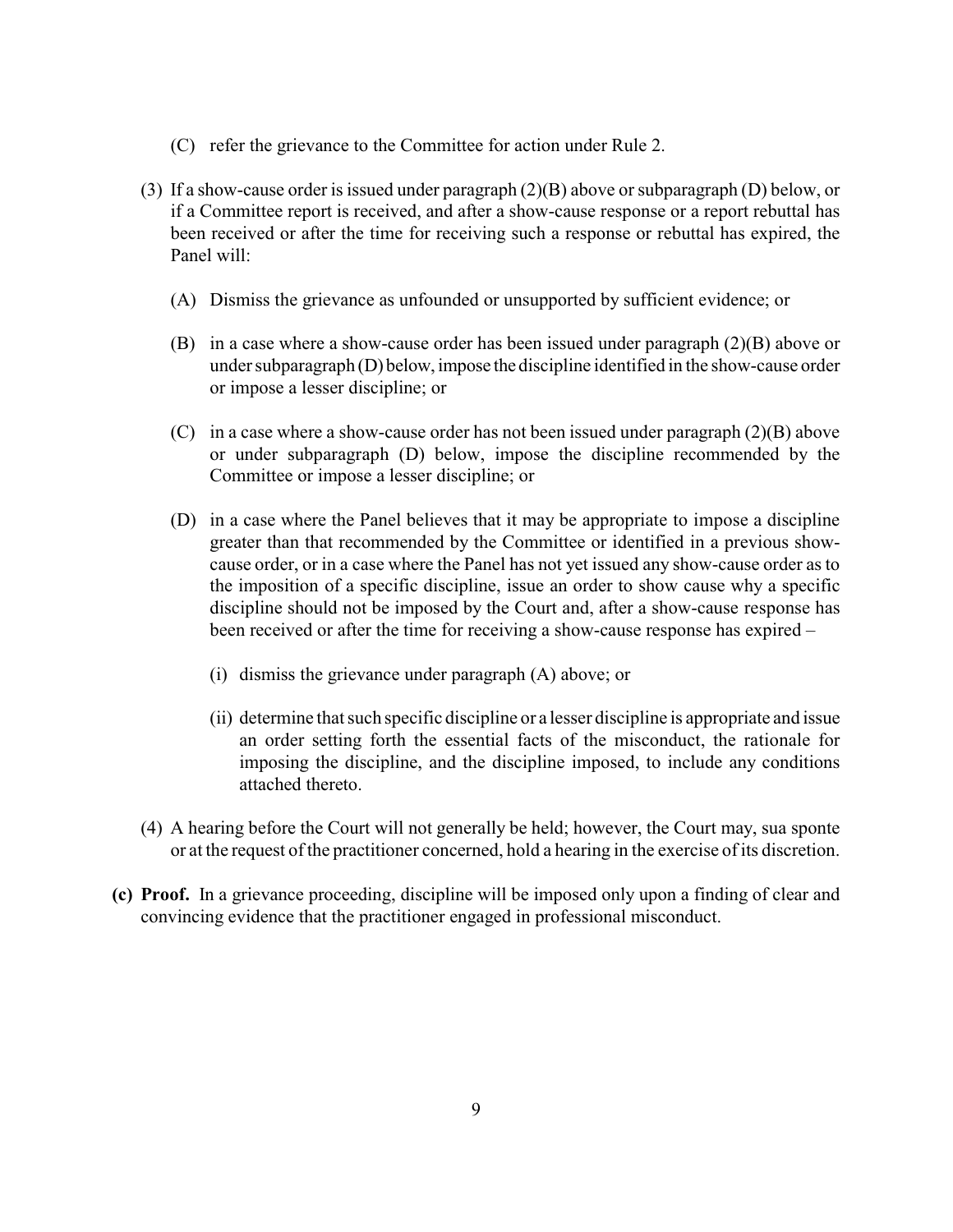## **RULE 7. PRACTITIONERS CONVICTED OF CRIMES OR DISCIPLINED BY OTHER COURTS OR GOVERNMENTAL ENTITIES**

## **(a) Evidence.**

- (1) A certified court judgment showing that a practitioner has been convicted of a crime is conclusive proof of that fact for purposes of a disciplinary proceeding in the Court.
- (2) Credible evidence of a final determination in another court or government entity that a practitioner has committed and been disciplined for professional misconduct is conclusive proof of that fact for purposes of a disciplinary proceeding in the Court unless the Court determines, by clear and convincing evidence, that:
	- (A) The prior procedure was so lacking in notice or opportunity to be heard that it constituted a deprivation of due process; or
	- (B) there was such an infirmity of proof as to the misconduct that the Court could not, consistent with its duty, accept as final the conclusion on that subject; or
	- (C) the imposition of discipline by the Court would result in a grave injustice.

#### **(b) Conviction of a Serious Crime.**

- (1) After receiving evidence (as described in subsection (a) above) that a practitioner has been convicted of a serious crime, as defined in paragraph (3) below in any court of the United States, of the District of Columbia, or of any state, territory, commonwealth, or possession of the United States, the Clerk will (except as provided in the last sentence of this paragraph):
	- (A) Issue an order imposing on the practitioner concerned an immediate temporary nondisciplinary suspension from practice until proceedings under this Rule are concluded, regardless of the pendency of any case in the Court, and refer the matter to a Panel; and
	- (B) mail to the practitioner concerned a copy of the order and (unless the practitioner was the source of the evidence received by the Court) a copy of the evidence received, along with a copy of these rules; and
	- (C) send a copy of the order to any appellants represented by the practitioner concerned in the Court, and to any sponsoring attorney or organization (including an organization that arranged for pro bono representation by the practitioner concerned before the Court), as appropriate.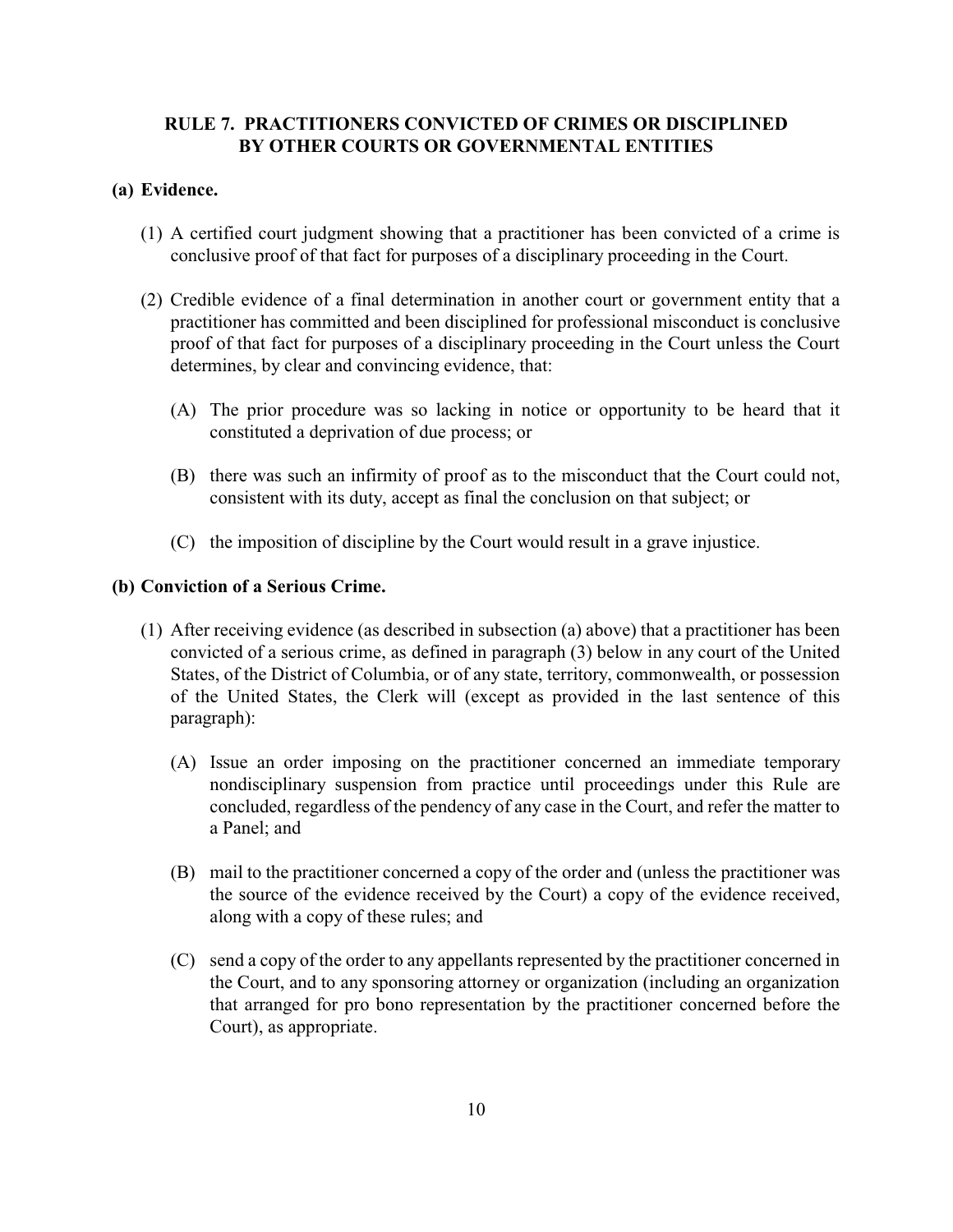Notwithstanding the foregoing sentence, if the Clerk believes that immediate suspension is not appropriate under the particular circumstances of the conviction, the Clerk may refer the matter to the Chief Judge for action in accordance with the same process provided for in the second and third sentences of subsection (c)(1) below.

- (2) The Panel will issue an order directing the practitioner concerned to show cause why a specific discipline should not be imposed. After receipt of a show-cause response or the expiration of the time for filing such a response, the Panel will:
	- (A) Revoke the suspension in the interest of justice, and take no further action and close the matter; or
	- (B) impose discipline if the practitioner concerned has not contested the discipline proposed in the show-cause order; or
	- (C) refer the matter to the Committee for action under Rule 2 and then take action pursuant to subparagraph (A) or (B) above, after considering the Committee's report, any report rebuttal, and issuing any further show-cause order that the Court considers appropriate.

In any case, discipline will not be imposed, and (unless the Court orders to the contrary) any temporary nondisciplinary suspension order issued pursuant to paragraph (1)(A) above will remain in effect, until all appeals from the conviction that served as a basis for the disciplinary proceeding are concluded.

- (3) As used in this Rule, the term "serious crime" includes:
	- (A) A felony in the jurisdiction where the judgment was entered; or
	- (B) a lesser crime that involves moral turpitude, including interference with the administration of justice, false swearing, misrepresentation, fraud, willful failure to file income tax returns, deceit, bribery, extortion, misappropriation, or theft; or
	- (C) an attempt, or a conspiracy or solicitation of another, to commit a "serious crime."
- (4) A practitioner suspended under paragraph (1) above will be reinstated by the Chief Judge immediately upon a showing that the underlying conviction has been reversed. However, such reinstatement will not preclude initiation or continuance of a disciplinary proceeding under another of these rules based on the conduct that resulted in the conviction or otherwise. In such a proceeding, evidence of that conduct may be considered despite the reversal of the conviction.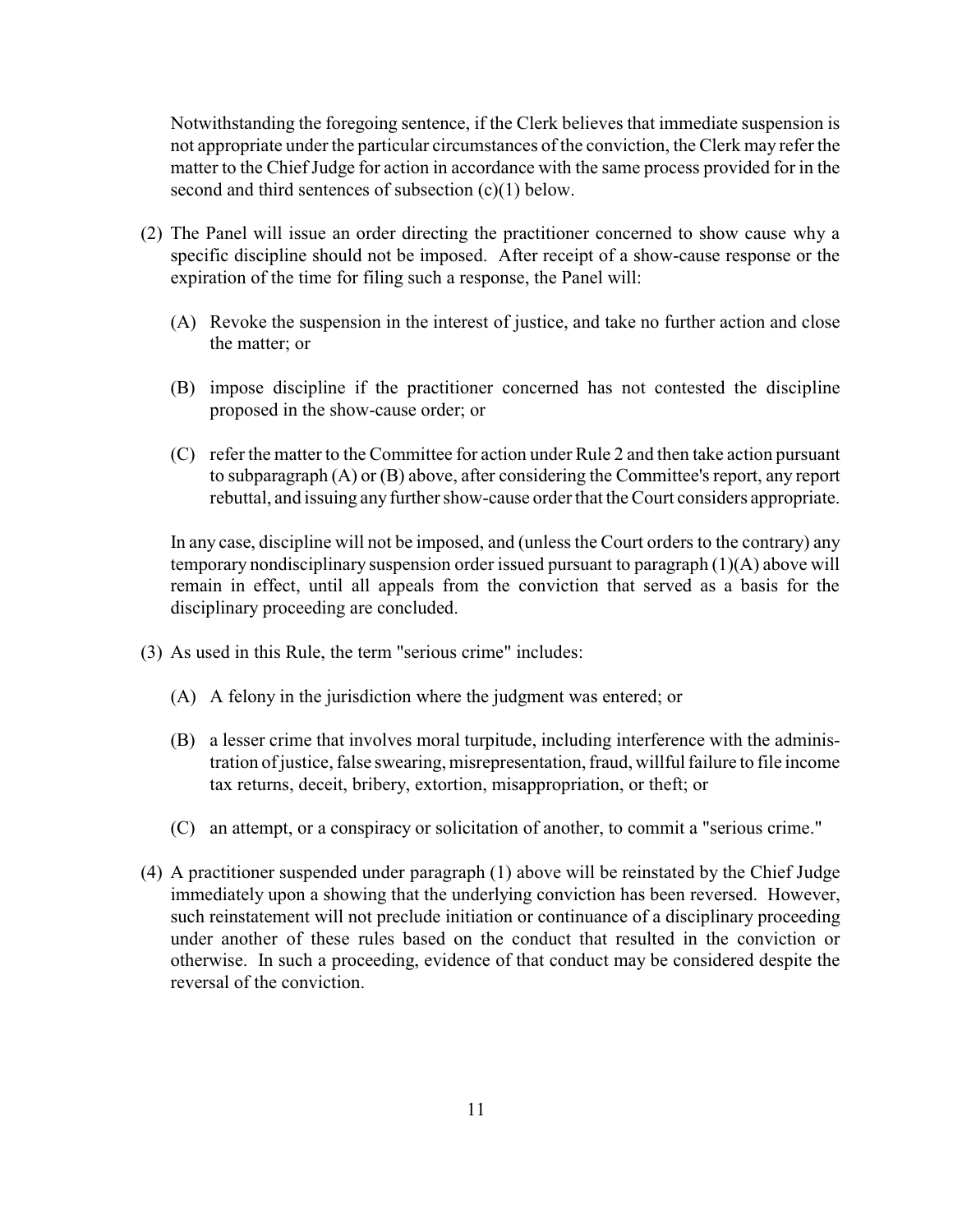## **(c) Conviction of Any Other Crime.**

- (1) After receiving evidence (as described in subsection (a) above) that a practitioner has been convicted of a misdemeanor, the Clerk will refer the matter to the Chief Judge. If the Chief Judge determines that the misconduct maypotentiallyaffect the professional character of the practitioner concerned, the Chief Judge will direct the Clerk to refer the matter to a Panel for consideration. Otherwise, the Chief Judge will direct the Clerk to close the matter and notify the practitioner concerned.
- (2) The Panel will:
	- (A) Issue an order directing the practitioner concerned to show cause why the Court should not consider disciplinaryaction for the misdemeanor conviction(s) concerned and, after receipt of a show-cause response or the expiration of the time for filing such a response, proceed under subparagraph (B), (C), or (D) below, but, prior to taking any of these actions, the Panel may refer the matter to the Committee for action under Rule 2; or
	- (B) proceed under subsection (b)(2) above as in the case of a "serious crime," but, prior to taking any action thereunder, the Panel may direct the Clerk to issue an order imposing an immediate nondisciplinary suspension in accordance with the same process provided for in subsection  $(b)(1)(A)$ ,  $(B)$ , and  $(C)$  above; or
	- (C) suspend action if there is reason to believe that another disciplinary authority is considering the imposition of discipline on the practitioner for the misdemeanors and, if another disciplinary authority imposes discipline on the practitioner for the misdemeanors, direct the Clerk to proceed under subsection (d) below, regarding reciprocal discipline; or
	- (D) direct the Clerk to take no further action and close the case.

#### **(d) Reciprocal Discipline.**

- (1) After receiving evidence that a practitioner has been disciplined for misconduct (including disbarment on consent), or resigned while under investigation for professional misconduct, by another court or governmental entity, the Clerk will:
	- (A) Mail to the practitioner concerned a copy of these rules and a copy of the evidence received (unless the practitioner was the source of the evidence received by the Court); and
	- (B) where disbarment or suspension was imposed or the practitioner concerned resigned while under investigation for professional misconduct, issue an order imposing on the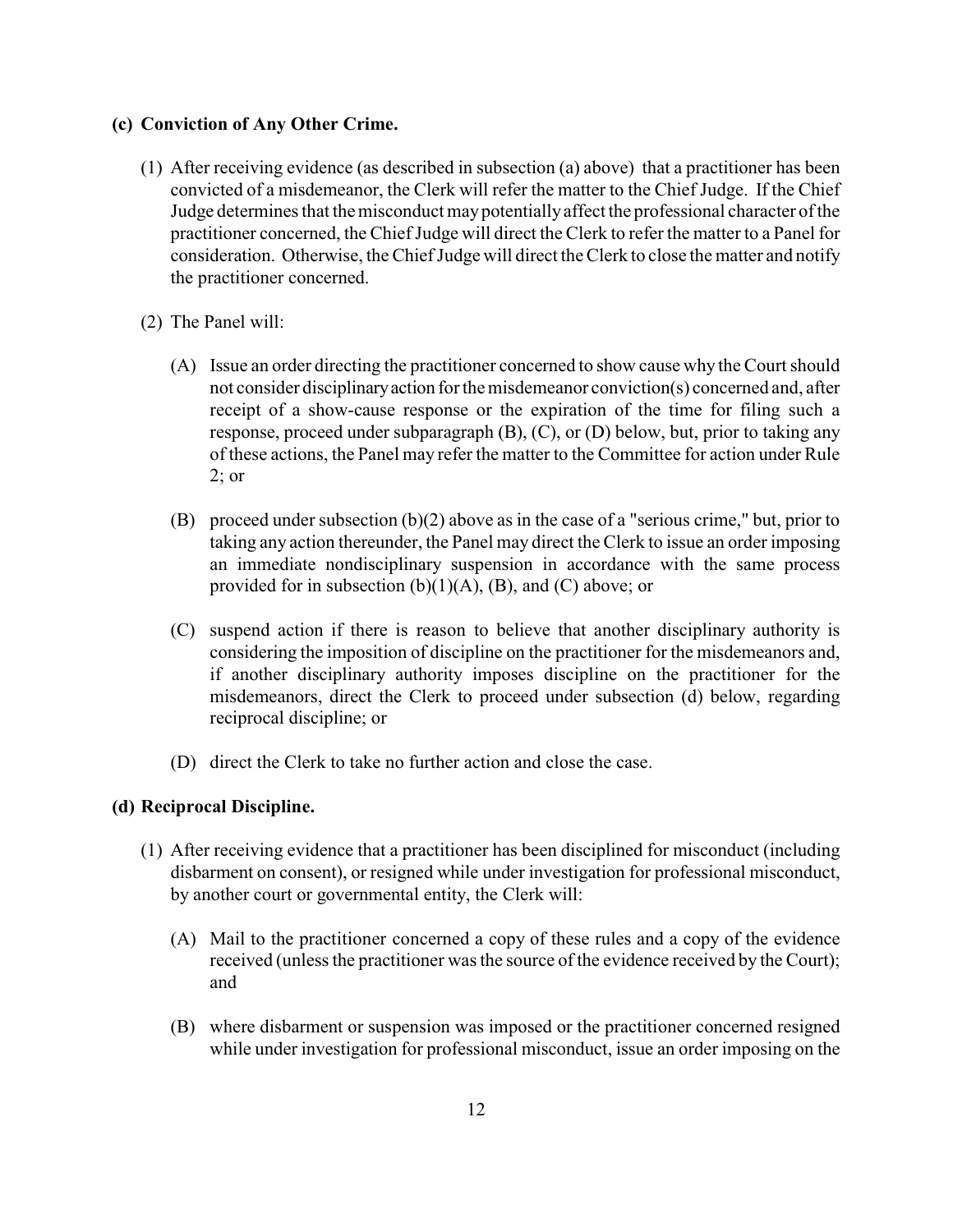practitioner concerned an immediate temporary nondisciplinary suspension from practice until proceedings under this Rule are concluded, regardless of the pendency of any case in the Court, and refer the matter to a Panel; and

- (C) send a copy of the order issued under subparagraph (B) to any appellants represented by the practitioner concerned in the Court, and to any sponsoring attorney or organization (including an organization that arranged for pro bono representation by the practitioner concerned before the Court), as appropriate.
- (2) The Panel will:
	- (A) Take no further action and close the case; or
	- (B) issue an order to show cause why an identical discipline, or a similar discipline (including a difference in the duration of the discipline) specified by the Court in the show-cause order, should not be imposed by the Court, and enclose a copy of the judgment or order from the other court or entity; or
	- (C) refer the matter to the Committee for action under Rule 2.
- (3) If a show-cause order is issued under paragraph (2)(B) above, or if a Committee report is received, and after a show-cause response or a report rebuttal has been received or after the time for receiving such a response or rebuttal has expired, the Panel will:
	- (A) Take no further action and close the case; or
	- (B) if the practitioner concerned has not contested the discipline proposed in the showcause order or by the Committee in its report, impose the proposed discipline or a lesser discipline; or
	- (C) in a case where the Panel believes that it may be appropriate to impose a discipline greater than that recommended by the Committee or identified in a previous showcause order, or in a case where the Panel determines that there is evidence of additional misconduct before the Court, or in a case where the practitioner concerned has contested the discipline proposed in the show-cause order, the Panel will close the case, refer the matter to the Committee for action under Rule 2 or impose the discipline that the Panel determines is appropriate discipline after considering the Committee's report and any report rebuttal and issuing any further show-cause order that the Panel considers appropriate.
- (4) If the discipline imposed in the other jurisdiction has been stayed, the Panel may, in its discretion, defer any action or imposition of reciprocal discipline until that stay expires.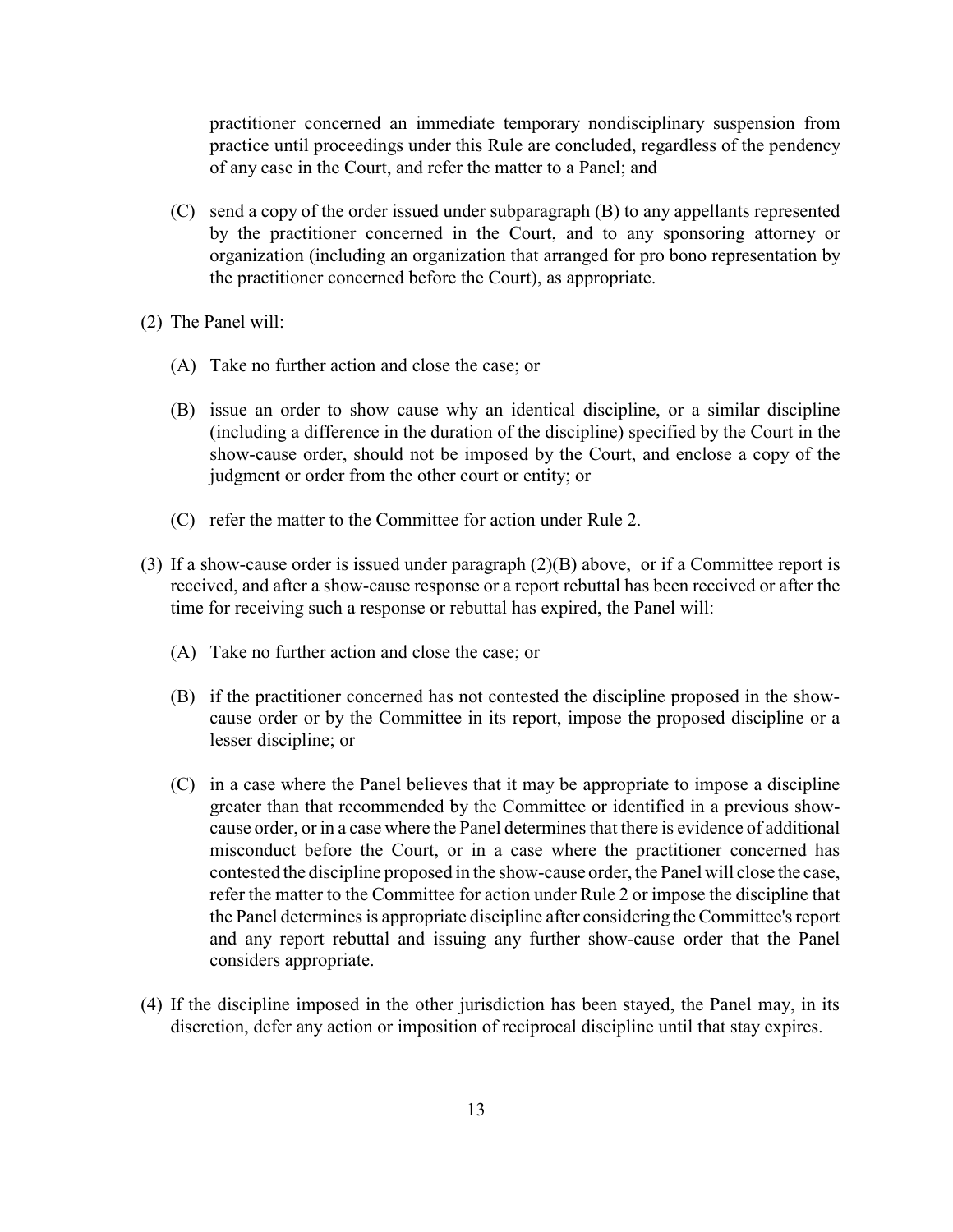## **RULE 8. PROCEEDINGS WHEN PRACTITIONER DECLARED MENTALLY INCOMPETENT OR ALLEGED TO BE INCAPACITATED**

## **(a) Practitioner Declared Mentally Incompetent or Involuntarily Committed.** After receiving evidence that a practitioner has been:

- (1) Judicially declared incompetent; or
- (2) involuntarily committed to a mental health facility,

the Clerk will issue an order imposing on the practitioner concerned an immediate temporary nondisciplinary suspension from practice until proceedings under this Rule are concluded and will mail a copy of the suspension order (along with a copy of these rules) to the practitioner concerned and the guardian, and send copies of the order to the director of the mental-health hospital, any appellants represented by the practitioner concerned, and a sponsoring attorney or organization (including an organization that arranged for pro bono representation by the practitioner concerned before the Court), as appropriate.

- **(b) Practitioner Alleged to be Incapacitated.** After receiving information that:
	- (1) A practitioner's physical or mental condition may adversely affect the practitioner's ability to practice law; or
	- (2) a practitioner may be incapacitated for the practice of law by reason of the use of drugs or intoxicants,

the Clerk will inform the Chief Judge. If the Chief Judge determines that the evidence received under this subsection does not have prima facie validity, the matter will be closed and the Chief Judge will direct the Clerk to so notify the practitioner and, if the evidence was received in the form of a grievance, will direct the Clerk to return the grievance to the filing party with notice of that determination. If the Chief Judge determines that the evidence has prima facie validity, the Chief Judge will instruct the Clerk to refer the matter to a Panel and the Clerk will issue an order doing so. The Panel may take or direct action to determine whether the practitioner concerned is so adversely affected or incapacitated, including examination (at the Court's expense) by qualified medical experts designated by the Court. Failure or refusal by the practitioner concerned to submit to such examination is evidence of incapacity. If the evidence is filed by a judge or judges of the Court, that judge or those judges will not be included in the Panel to which the matter is referred. The Clerk will mail to the practitioner concerned a copy of any referral order (along with a copy of these rules).

#### **(c) Determination by the Panel.**

(1) After action is taken under subsections (a) or (b) above, the Panel will: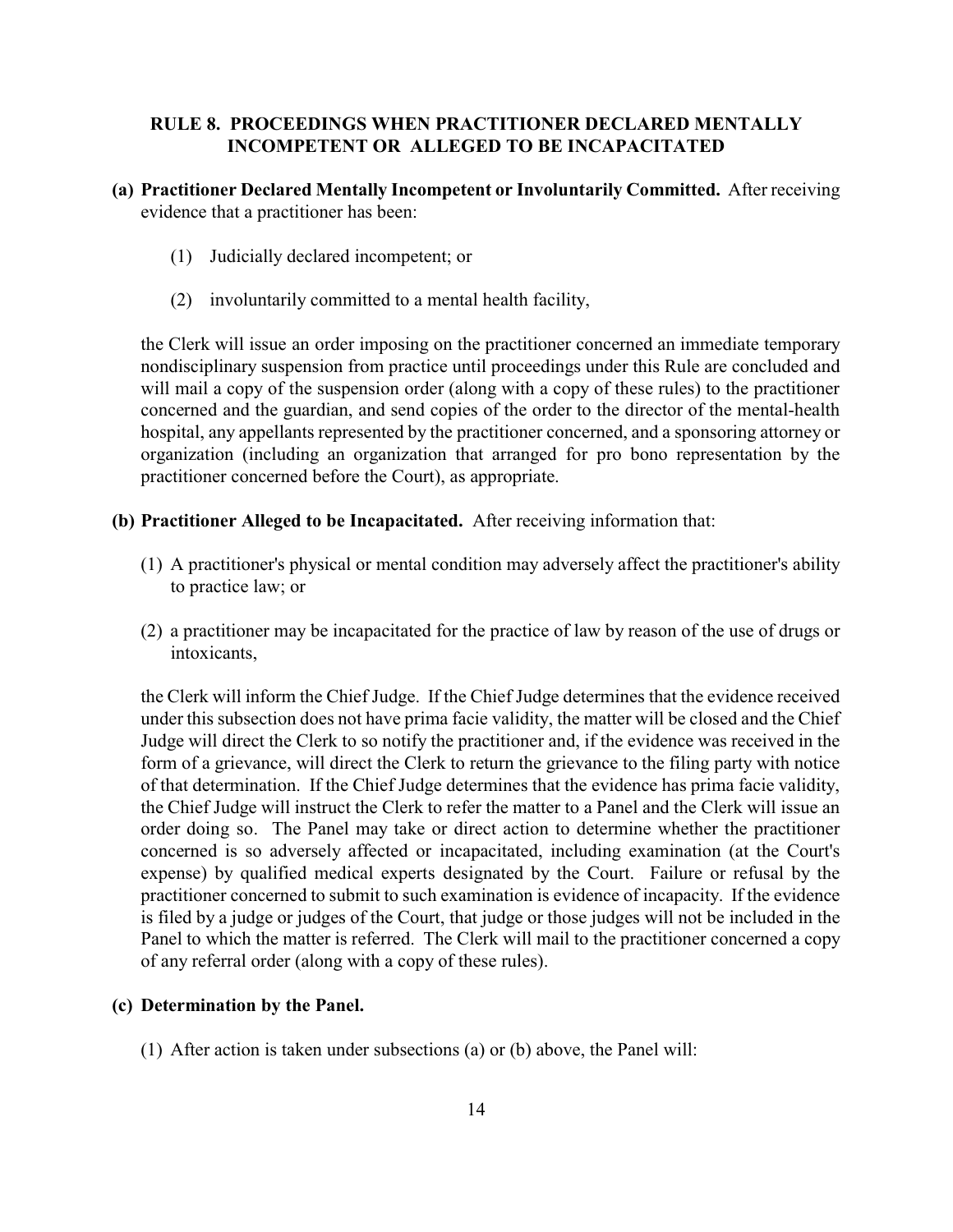- (A) Order the practitioner concerned to show cause why he or she should not be suspended for a specific or indefinite period; or
- (B) refer the matter to the Committee for action under Rule 2 and, after receiving the Committee's recommendation, either take no further action and close the case or order the practitioner concerned to show cause why he or she should not be suspended for a specific or indefinite period and
- (C) after consideration of any show-cause response, if the Panel determines, by a preponderance of the evidence, that the person is incapacitated and should not be permitted to continue to practice, enter an order suspending the practitioner for a specific or an indefinite period.
- (2) All suspensions under this subsection are nondisciplinary.
- (3) Copies of any order suspending a practitioner from practice will be mailed or sent, as appropriate, to the list to which an order issued under subsection (a) above is required to be mailed or sent.

#### **(d) Application for Reinstatement.**

- (1) A former practitioner indefinitely suspended under subsection (c) above may apply for reinstatement only by filing an application with the Clerk, but not until the expiration of at least six months after the date of the suspension or last rejection of reinstatement or at such shorter intervals as the Court may direct in the suspension order.
- (2) The applicant must show by clear and convincing evidence that the disability has been removed and that the applicant is fit to resume practice before the Court.
	- (A) The filing of the application waives any doctor-patient privilege with respect to pertinent treatment and examination received during the period of disabilityunderlying the suspension. The applicant may be required to disclose the name of every medical practitioner and facility from whom or in which he or she received that treatment or examination, and to furnish the Court with written consent for those persons or facilities to divulge information or records concerning that examination or treatment.
	- (B) The Panel maytake or direct appropriate actions to determine whether the disability has been remedied, including review of appropriate documents or requiring an examination, at the applicant's expense, by qualified medical experts designated by the Court.
- (3) If it appears that the applicant is no longer incapacitated, the Panel may:
	- (A) Reinstate the applicant; or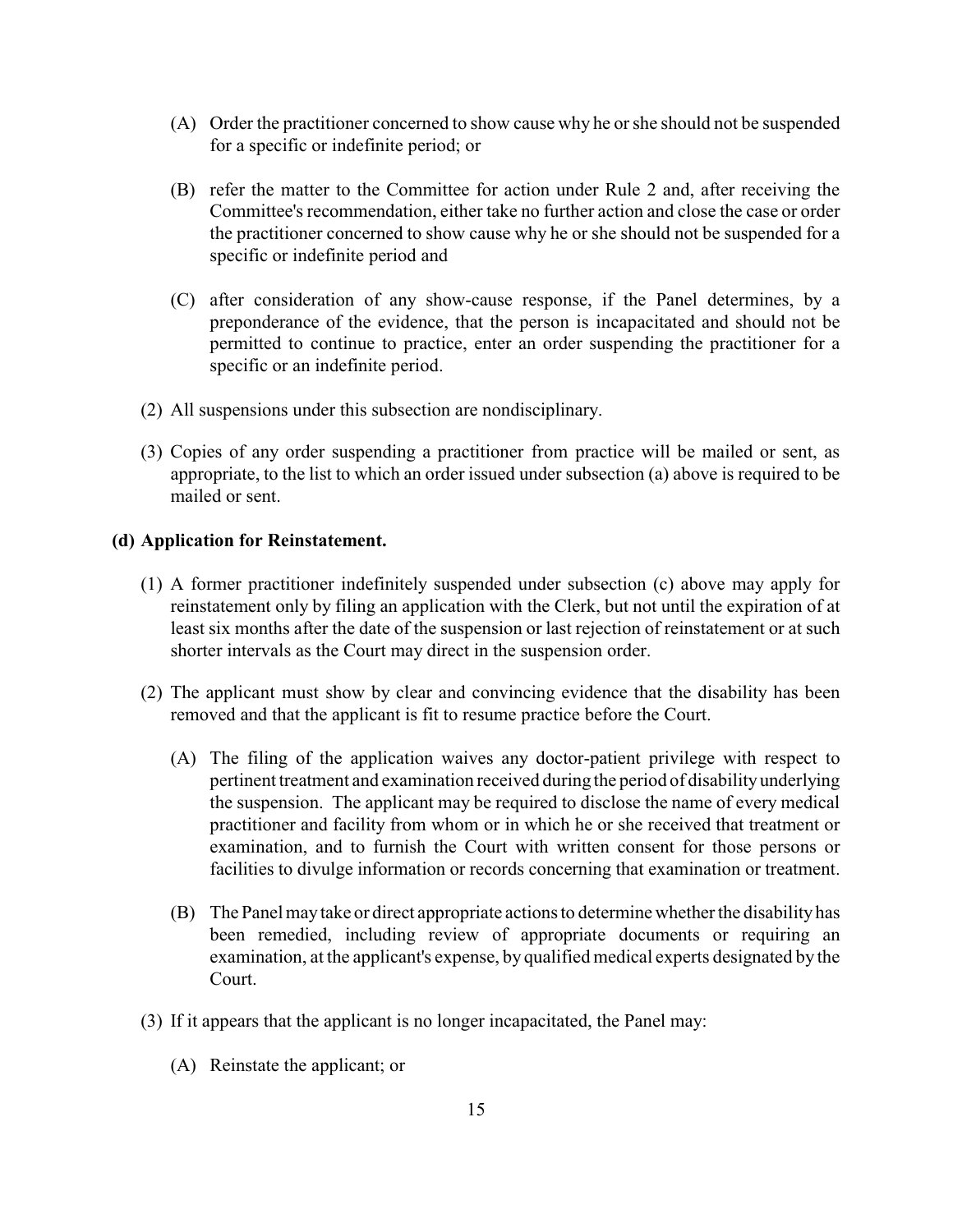- (B) refer the matter to the Committee for action in accordance with the procedures in Rule 2 and, after receiving the Committee's report and any report rebuttal, either reinstate the applicant or deny the application.
- (4) When a former practitioner suspended due to either a judicial declaration of incompetence or an involuntary commitment to a mental hospital has been judicially declared to be competent, the Court will accept that declaration as conclusive evidence of the removal of the disability and the Panel will direct the reinstatement of the former practitioner upon such terms as it considers appropriate.
- **(e) Claim of Disability during Disciplinary Proceedings.** Whenever a practitioner claims, during a disciplinary proceeding, that he or she is incapacitated by disability for any of the reasons listed in subsection (b) above and that this disability makes it impossible to present an adequate defense, the Panel will issue an order imposing on the practitioner an immediate temporary nondisciplinary suspension from practice. The Panel will then proceed in accordance with the evidence-gathering procedures set forth in subsection (b) above relating to Panel action in order to determine if the claim is valid. If the claim is found valid, the disciplinary proceedings will be suspended until a determination is made, in accordance with the same procedure, that the incapacitation has ended or no longer impedes the practitioner's ability to participate in the disciplinary proceeding.
- **(f) Confidentiality.** Orders announcing suspensions under this Rule will state only that the Court finds that the practitioner concerned has a disability that precludes his or her continued practice before the Court. *See* Rule 12.

#### **RULE 9. LOSS OF SPONSORSHIP BY NON-ATTORNEY PRACTITIONER**

#### **(a) Initial Action.** After receiving information that a non-attorney practitioner is no longer:

- (1) Under the direct supervision of an attorney admitted to the Court's bar; or
- (2) employed by an organization chartered by Congress and recognized by the Secretary of Veterans Affairs for claims representation,

the Clerk will issue an order directing the practitioner to show cause why the Court should not impose on him or her an administrative suspension from practice until the deficiency is remedied. The Clerk will mail that order (along with a copy of these rules) to the practitioner concerned.

**(b) Suspension.** If the non-attorney practitioner fails to respond to the order or verifies the loss of sponsorship, or if the Clerk determines, by a preponderance of the evidence, that the sponsorship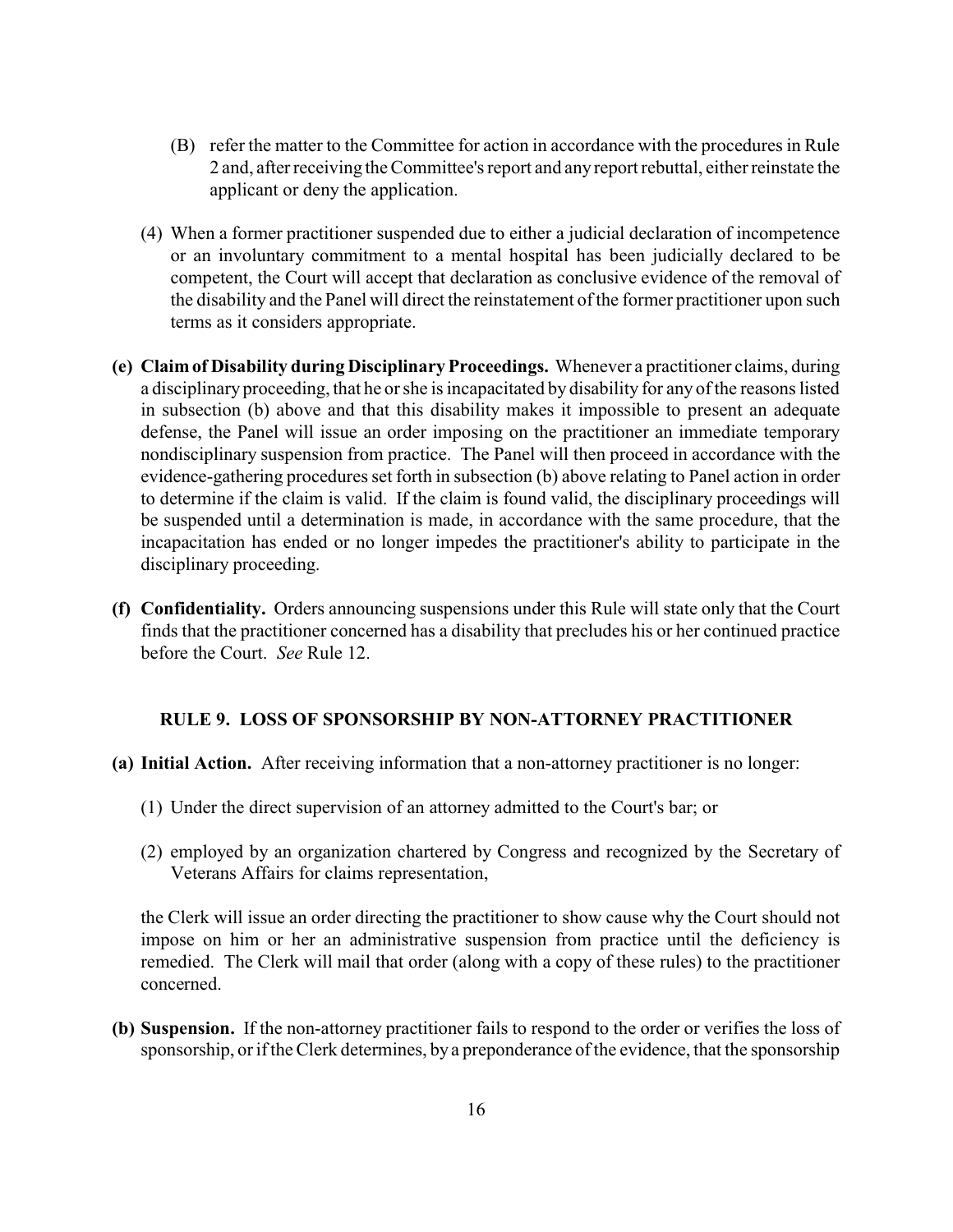has been terminated, the Clerk will issue an order imposing on him or her an immediate administrative suspension from practice. All administrative suspensions under this subsection are nondisciplinary.

- **(c) Recertification.** A non-attorney practitioner who is under a new sponsorship arrangement or who has been suspended under subsection (b) above may apply for recertification under Rule 46 of the Court's Rules of Practice and Procedure by filing a new sponsorship certificate, identical to that required for admission. Such application may be filed at any time after the non-attorney practitioner concerned has been suspended.
- **(d) Appeal.** A non-attorney practitioner who has been suspended under subsection (b) above may appeal that suspension to the Court by filing a notice of appeal with the Clerk not later than 30 days after such suspension is effected. The Clerk will then refer the matter to a Panel for decision.

## **RULE 10. DISBARMENT ON CONSENT WHILE UNDER DISCIPLINARY INVESTIGATION**

The Chief Judge will issue an order disbarring a practitioner who is the subject of an investigation or proceeding under Rule 6 when the practitioner concerned files an affidavit stating that he or she:

- (a) Is aware of the pending investigation or proceeding, the nature and allegations of which must be specifically set forth in the affidavit; and
- (b) acknowledges that the material facts so alleged are true or that he or she has no defense to the allegations; and
- (c) consents freely and voluntarily to disbarment, with full awareness of its implications.

The Clerk will mail a copy of the disbarment order (along with a copy of these rules) to the practitioner concerned.

#### **RULE 11. REINSTATEMENT FOLLOWING DISCIPLINARY ACTION**

#### **(a) After Suspension for a Definite Period.**

(1) Except as provided in paragraph (2) below, a practitioner upon whom a disciplinary suspension has been imposed for a definite period may resume practice at the end of the suspension period. If any conditions were imposed in the suspension order, the practitioner may resume practice only after filing with the Clerk an affidavit of compliance or other evidence of compliance as required by the Panel, with those conditions.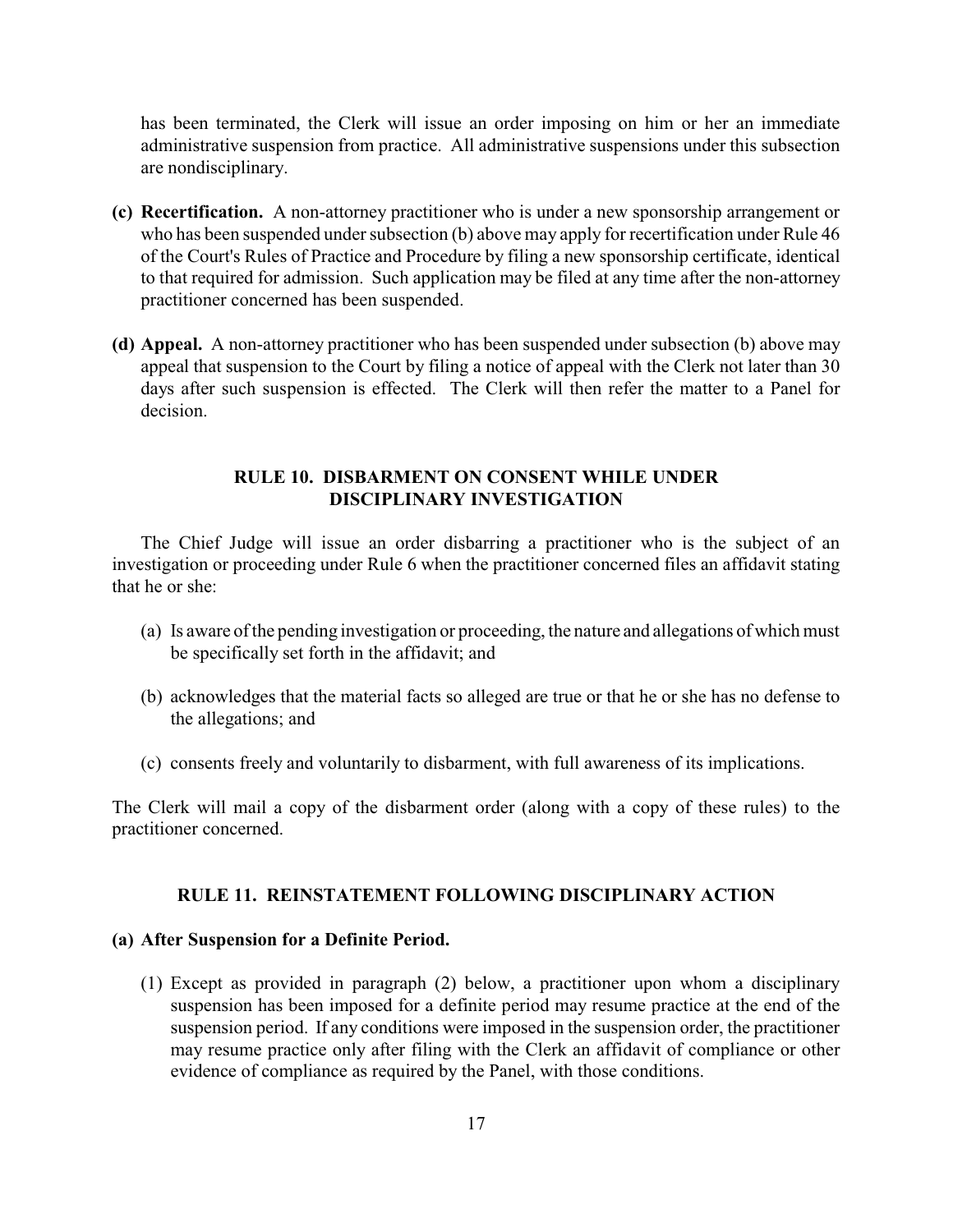- (2) A practitioner whose suspension was directed to run concurrently with a suspension mandated by another court may resume practice only after filing with the Clerk an affidavit that he or she has been reinstated by the other court and after completion of the procedures set forth in paragraph (3) below.
- (3) Any affidavit filed under paragraph (1) or (2) above will be referred by the Clerk to the Court (specifically, to the panel that imposed the suspension) and, unless otherwise ordered by the Panel, the Clerk will issue an order reinstating the practitioner 14 days after referral of the affidavit to the Panel.
- (4) After referral by the Clerk of an affidavit in accordance with paragraph (3) above, the Panel may take action as prescribed in subsection  $(c)(2)(A)$  and  $(B)$  below or may take no action.

#### **(b) After Disbarment or Suspension for an Indefinite Period.**

- (1) A practitioner upon whom a disciplinary suspension has been imposed for an indefinite period or who has been disbarred may not resume practice before the Court until reinstated by order of the Court.
- (2) Such a practitioner may apply for reinstatement only by filing an application with the Clerk, but not until the expiration of at least one year after the date of the disbarment or suspension order or last rejection of reinstatement.
- (3) The practitioner shall have the burden of demonstrating by clear and convincing evidence that he or she possesses the moral and professional qualifications required for admission to practice before the Court and that the practitioner's resumption of practice before the Court will not be detrimental to the integrity and standing of the bar or to the administration of justice.

## **(c) Application.**

- (1) An application for reinstatement shall consist of a letter from the practitioner concerned that is filed with the Clerk.
- (2) The Clerk will promptly refer an application for reinstatement that meets the criteria of subsection (b) above, when applicable, to the panel of the Court that imposed the suspension or disbarment. The Panel will:
	- (A) Issue an order reinstating the practitioner concerned; or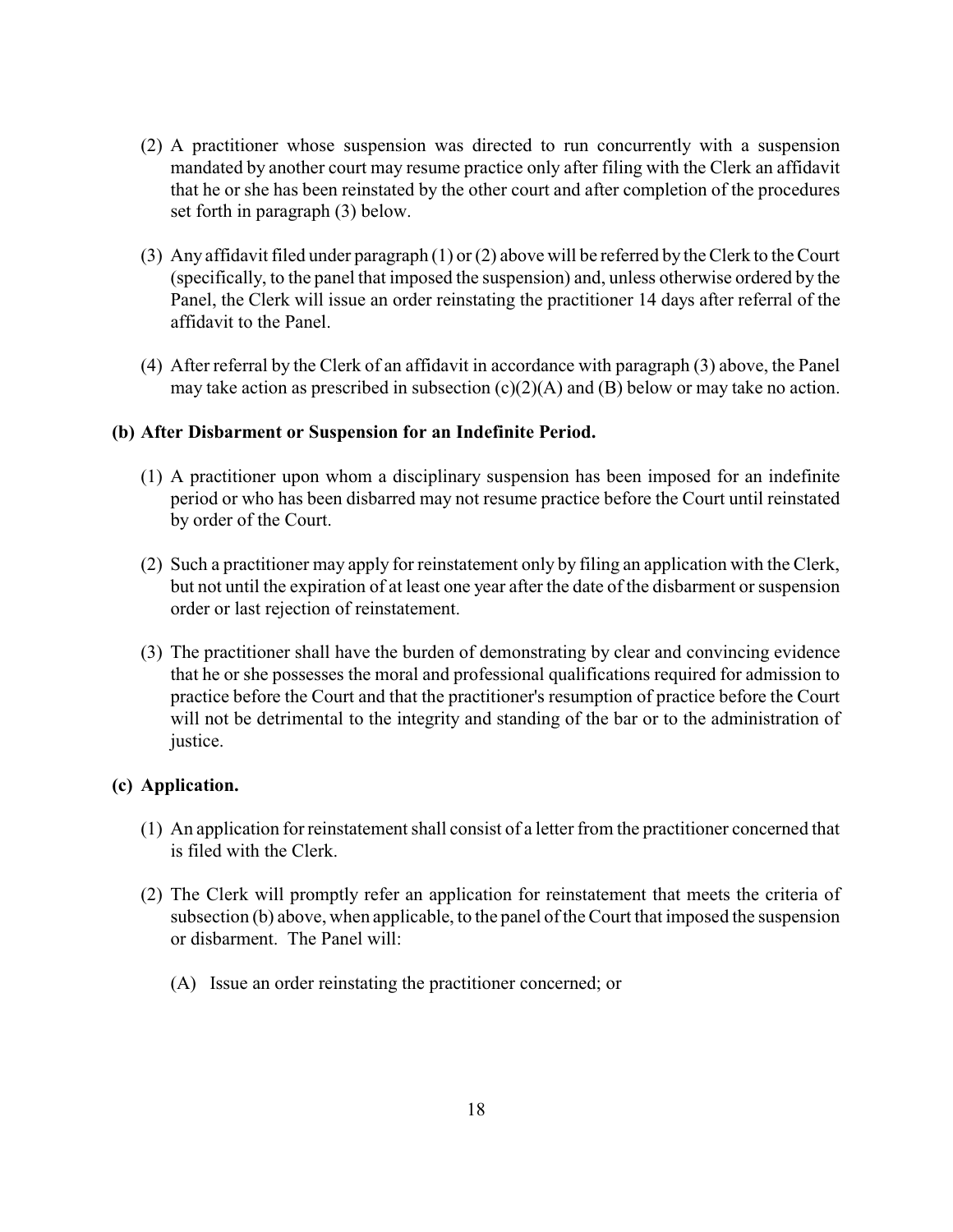- (B) issue a non-public order referring the matter to the Committee for a report and recommendation as to whether the practitioner concerned should be reinstated and, after receiving such report and any report rebuttal:
	- (i) Issue an order reinstating the practitioner concerned; or
	- (ii) issue an order to show cause why the Court should not deny the application for reinstatement; or
	- (iii) hold in abeyance the application for reinstatement and issue an order stating what action or forebearance of action is required as a prior or subsequent condition for the reinstatement of the practitioner concerned.
- (3) After receiving a show-cause response to an order issued in accordance with subsection  $(c)(2)(B)$  above, or after the time for receiving a show-cause response has expired, the Panel will take whatever action prescribed in subsection  $(c)(2)(B)$  above that it considers appropriate, or deny the application.

#### **(d) Orders.**

- (1) An order reinstating an applicant, issued by the Clerk pursuant to this Rule, will state only that the Court reinstates the applicant. Such order will be a public order.
- (2) An order reinstating an applicant, issued by a Panel pursuant to this Rule, may discuss the details of the application and the Court's rationale for granting the application for reinstatement. Such order will be a public order.
- **(e) Substitution of Judges.** The Clerk will substitute a randomly selected judge of the Court for any judge who was part of the Panel of the Court that imposed the suspension or disbarment but who is no longer eligible or able to serve on the Panel.
- **(f) Nonapplicability.** This Rule shall not apply to reinstatement in connection with a proceeding under Rules 8 or 9 above.

## **RULE 12. ACCESS TO DISCIPLINARY INFORMATION**

#### **(a) Confidentiality.**

(1) Except as otherwise provided in these rules, the charges, investigations, hearings, and other proceedings under these rules are confidential; in no case will the affidavit required under Rule 10 be released.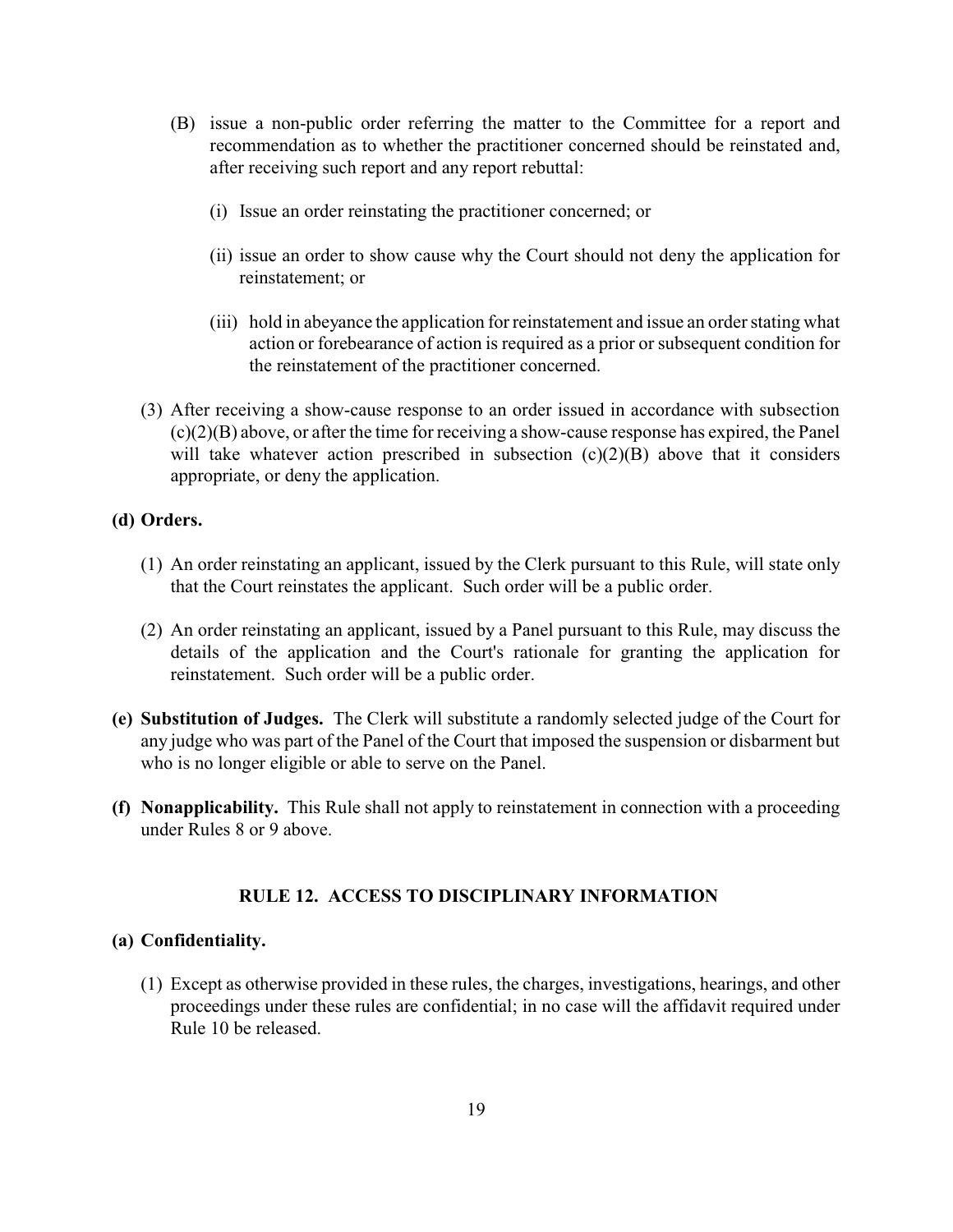- (2) For purposes of this Rule:
	- (A) The term "nonpublic information" includes, but is not limited to, all documents in a proceeding under these rules other than public orders issued by the Court pursuant to these rules; and
	- (B) the term "predecisional or advisory documents" includes, but is not limited to, the report of the Committee, if any; communications within the Court; and any records of disclosures described in subsection (f) below.
- **(b) Public Nature of Sanctions and Orders.** Except where specifically provided otherwise by these rules, all public discipline will be announced in public orders that will set forth the rationale for imposing the sanction. See also Rule 5(e).
- **(c) Request for Release of Nonpublic Information.** Except as provided below, the Clerk will, in response to a request under this subsection, deny release of nonpublic information.
	- (1) On request, the practitioner concerned will be mailed a copy of the Court's file, including the Committee report but not other predecisional or advisory documents.
	- (2) The Clerk may disclose the pendency, general subject matter, and status of an ongoing proceeding if:
		- (A) The practitioner concerned has waived confidentiality, in writing; or
		- (B) there is an immediate need to notify another person or organization as to some matter in order to protect the interests of that person or organization other than an interest at issue in a case pending before the Court.
	- (3) (A) Subject to the limitations in subparagraphs (B) and (C) below, the Clerk may provide public and nonpublic documents (but not predecisional or advisory documents) to:
		- (i) Another federal court to which the practitioner concerned is admitted or has applied for admission, or a state court or agency authorized to investigate attorney conduct for admission or discipline; or
		- (ii) to such other governmental investigative agency as the Court directs in a particular case.
		- (B) Except as provided in subparagraph (C) below, before a release of any nonpublic information under subparagraph (A) above and if the practitioner concerned has not provided a written waiver of confidentiality, the Clerk will mail a notification to the practitioner concerned, at his or her last known address, of the request, the identity of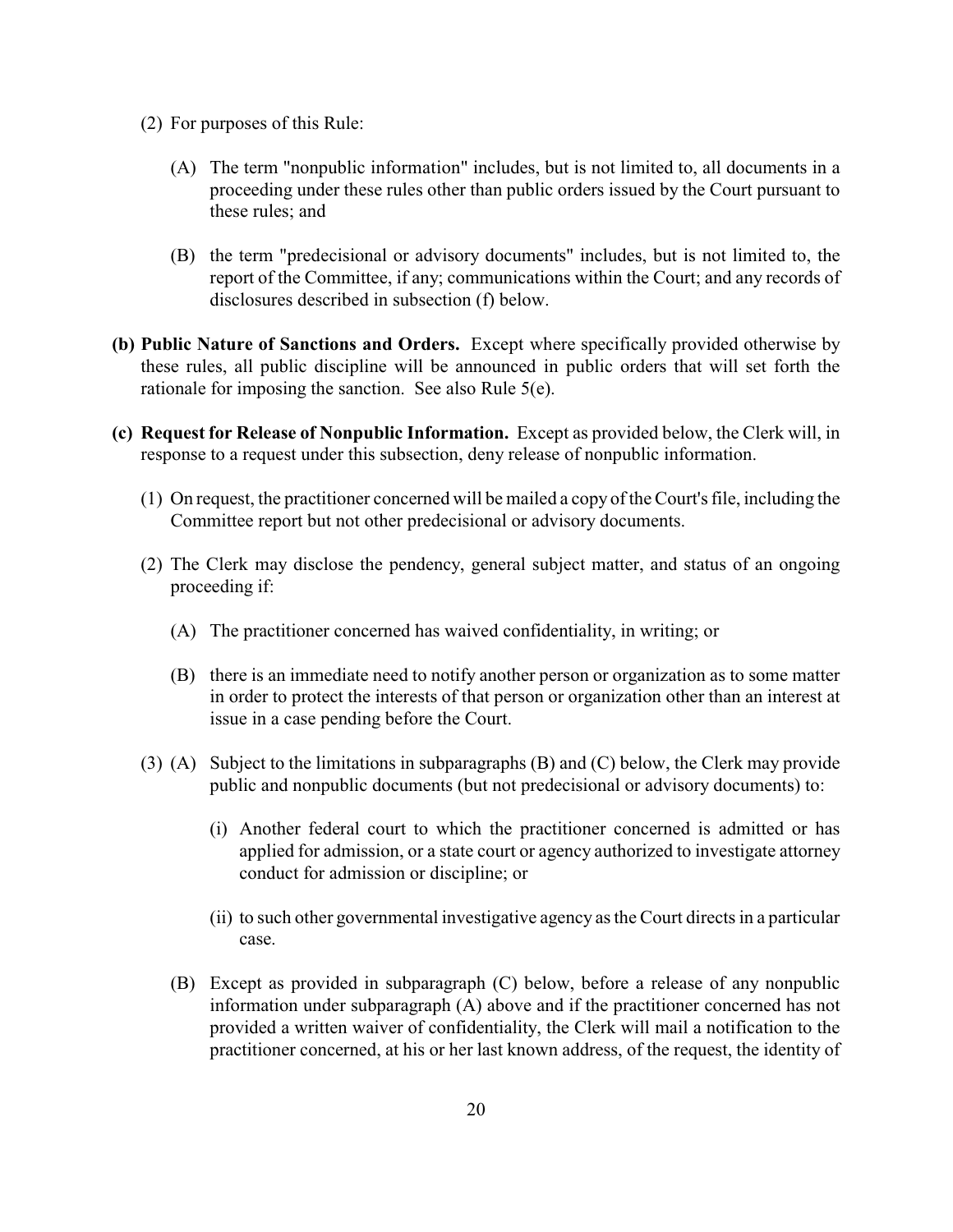the requesting court or agency, and the nature of the documents intended to be released. The notification will advise the practitioner concerned that the information will be released unless the practitioner has filed with the Clerk an objection not later than 21 days after the date of the notice. If an objection is filed, the information will remain confidential except as provided in subparagraph (C) below.

- (C) Without notice or waiver, the Clerk will release only the minimum nonpublic information necessary to respond to a request under subparagraph (A) above and only as a Panel directs in a particular case and only if the requesting court official or head of the agency certifies in writing that:
	- (i) The request is made as part of an ongoing investigation into the conduct of the practitioner concerned; and
	- (ii) the information is essential to that investigation; and
	- (iii) disclosure of the existence of the investigation to the practitioner concerned would seriously prejudice that investigation.
- **(d) Records of Disclosures.** All requests for information and responses thereto, with any internal advice on the propriety and extent of any release, will be maintained as a part of the disciplinary file concerned.
- **(e) Duty of Confidentiality.** All persons privy to a proceeding under these rules must, and all Court personnel with knowledge of such proceedings will, maintain the confidentiality mandated by this Rule.
- **(f) Disclosure of Redacted Material.** Nothing in this Rule or otherwise in these rules shall prevent the Court from adopting a process for making public redacted orders or summaries thereof regarding private discipline imposed or not imposed bythe Court. Redaction and summarization shall attempt to protect the identity of a practitioner concerned.

#### **RULE 13. DUTIES OF THE CLERK**

- **(a) During Proceeding.** During the pendency of any proceeding under these rules concerning the actions or possible incapacity of a practitioner concerned, the Clerk will not refer the name of the practitioner concerned to unrepresented appellants before the Court.
- **(b) Notification to Other Jurisdictions.** Following the issuance of an order imposing discipline, as prescribed in Rule 5(e), and subject to subsection (d) below, the Clerk will promptly mail a certified copy of the order imposing public discipline to another court or other governmental entity if there is reason to believe that the practitioner is admitted to practice before that court or entity.